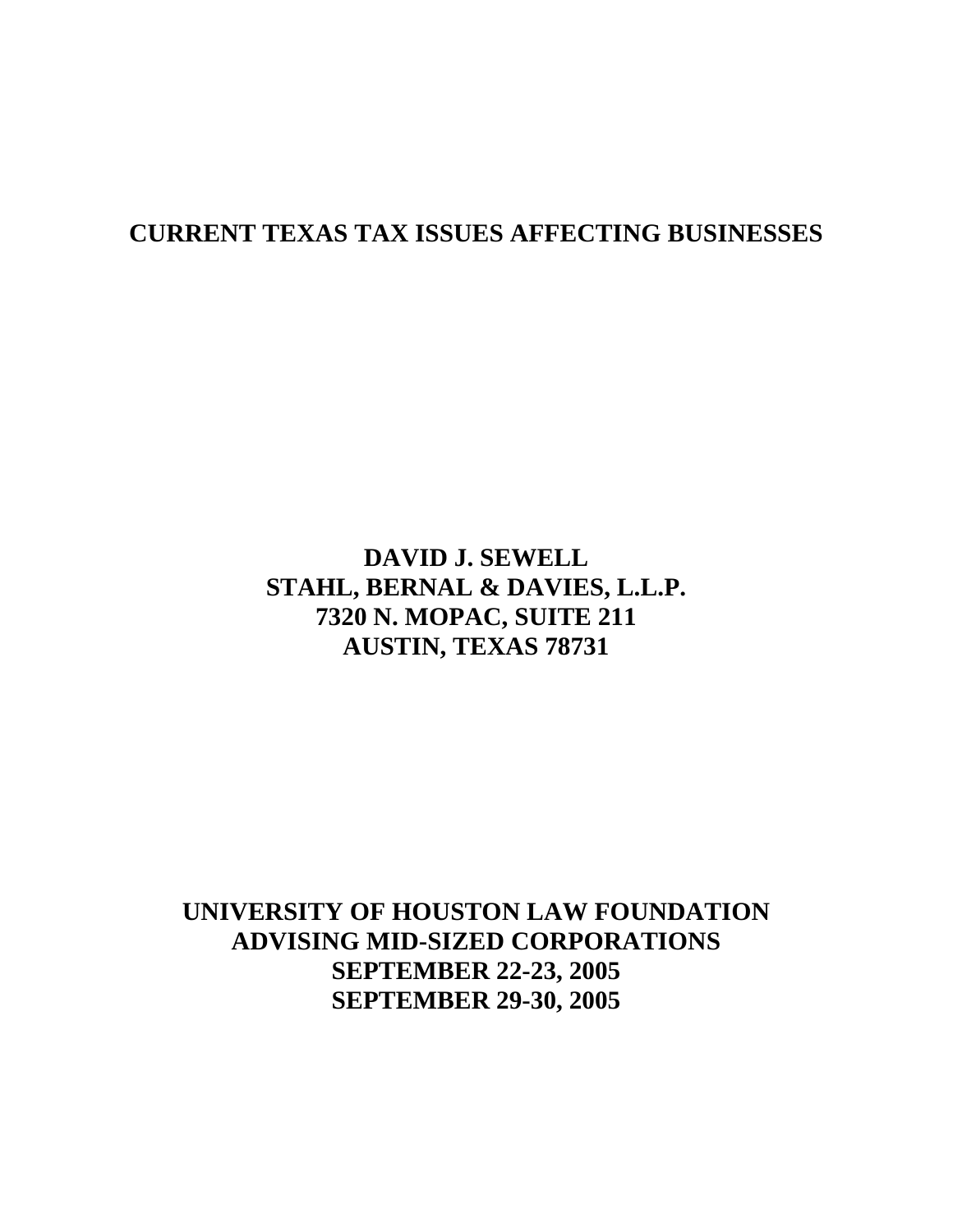## **Table of Contents**

| I.   |                                                            |  |
|------|------------------------------------------------------------|--|
| II.  | 2005 LEGISLATIVE CHANGES AFFECTING TEXAS TAXES1            |  |
|      |                                                            |  |
|      |                                                            |  |
|      |                                                            |  |
|      |                                                            |  |
| Ш.   | RECENT TEXAS TAX CASES AND COMPTROLLER DECISIONS4          |  |
|      |                                                            |  |
|      |                                                            |  |
|      |                                                            |  |
|      |                                                            |  |
|      |                                                            |  |
|      |                                                            |  |
|      |                                                            |  |
| IV.  | THE STREAMLINED SALES TAX PROJECT—AN UPDATE 10             |  |
| V.   | STATE TAX CHANGES PROPOSED IN THE 79TH LEGISLATURE14       |  |
| VI.  | <b>TEXAS FRANCHISE TAX PLANNING—THE SAME OLD ADVICE 15</b> |  |
|      |                                                            |  |
|      |                                                            |  |
|      |                                                            |  |
|      |                                                            |  |
|      | a.                                                         |  |
|      | b. Implementing Conversions for "S" Corporations20         |  |
| VII. |                                                            |  |
|      |                                                            |  |
|      |                                                            |  |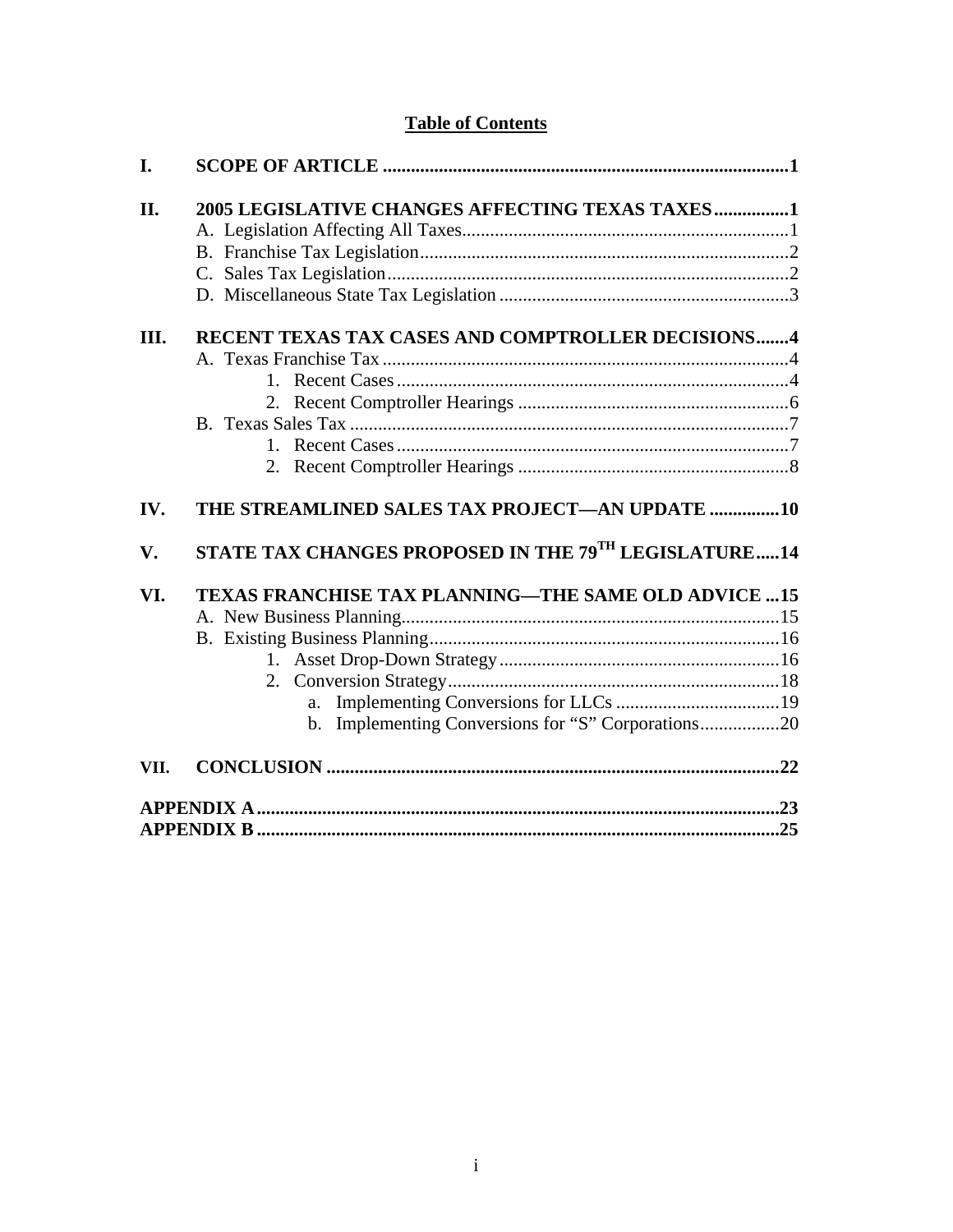# **CURRENT TEXAS TAX ISSUES AFFECTING BUSINESSES**

### **I. SCOPE OF ARTICLE**

This purpose of this article is to discuss recent legislative changes and important administrative hearings decisions and cases in the areas of Texas state taxation, with a specific focus on franchise tax and sales tax. The author has also included a review and update concerning the status of the national Streamlined Sales Tax Project and Texas' participation in it. This paper also contains a brief analysis of the Texas Legislature's proposed changes to the Texas tax system that were not enacted in the 2005 regular or special sessions, but which may be considered again in future legislative sessions. A brief review of Texas franchise tax planning strategies for start-up and existing businesses concludes this paper.

Please note that a review of current issues and legislative changes in the areas of real and personal property ad valorem taxes is outside the scope of this article.

### **II. 2005 LEGISLATIVE CHANGES AFFECTING TEXAS TAXES**

Although the recently ended legislative session, which included two special sessions, promised to be very active in the area of state taxes, the hype did not live up to the billing. The legislative actions described in this section make few changes that will affect everyday operations of Texas businesses.

### **A. Legislation Affecting All State Taxes**

S.B. 1570. Senate Bill 1570, which became effective September 1, 2005, may have made the most significant change in the Texas tax area. The law amended Tax Code § 111.064 to place a limitation on the interest rate that the Comptroller is required to pay on tax refunds. Prior to the amendment, taxpayers received interest on refunded amounts at the rate of prime plus one percent. After the amendment, the interest rate is the lower of (i) prime plus one percent or (ii) "the annual rate of interest earned on deposits in the state treasury during December of the previous calendar year, as determined by the comptroller." Part of the rationale of this bill was to discourage taxpayers from intentionally overpaying tax. The rate charged against taxpayers on tax deficiencies remains prime plus one percent.

 S.B. 263. This act, which became Tax Code § 111.0075 (a new section of the code) effective September 1, 2005, makes it illegal for anyone who uses an open records act request to identify taxpayers that will be audited from contacting the taxpayers until six days after receiving the information. Under the new law, a party who is not the taxpayer to whom the information relates may not "use the information for the direct solicitation of business or employment for pecuniary gain." Civil fines of \$500 for the first violation, \$1,000 for the second violation, and \$3,000 for every subsequent violation are included in the act. One of the stated purposes of the law is to prevent tax consultants from contacting taxpayers before the taxpayers even become aware of their audit.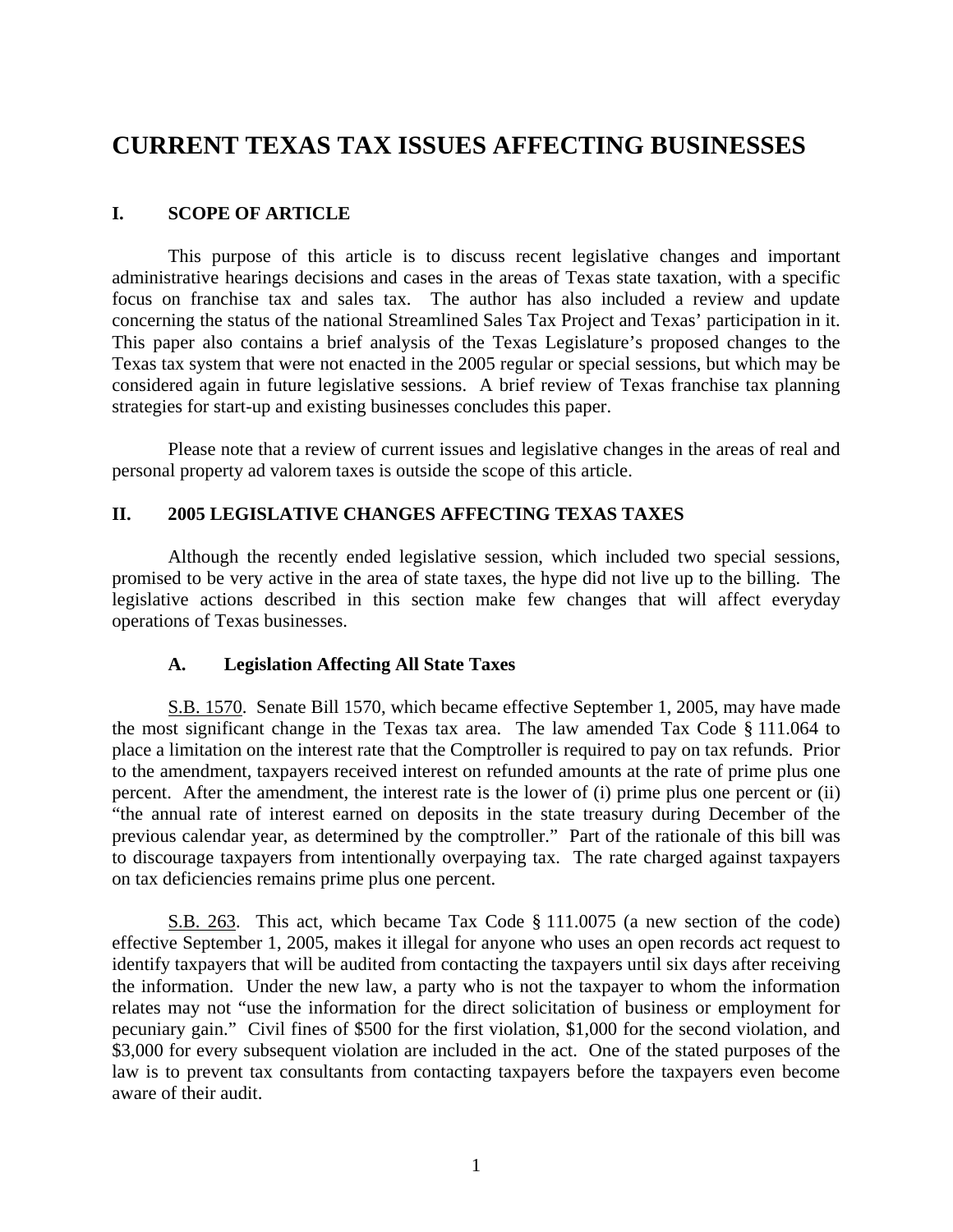Expiration of 2003's H.B. 1. H.B. 1 enacted in 2003 required the legislature to approve all payments to taxpayers exceeding \$250,000 for the biennium beginning on September 1, 2003, and ending on August 31,  $2005<sup>1</sup>$ . This restriction applied to refund claims, final judgments, and settlements and included statutory interest, costs, and attorneys' fees awarded to a taxpayer in the  $$250,000$ limit.<sup>2</sup> Under the law, all of a taxpayers' tax claims were aggregated to determine if they exceeded the \$250,000 maximum. [3](#page-3-2) This law expired on August 31, 2005, and was not renewed by the  $79<sup>th</sup>$  Legislature.

### **B. Franchise Tax Legislation**

H.B. 2201. Tax Code § 171.108, which was added by this act to be effective September 1, 2005, allows corporations to take certain franchise tax deductions for clean coal projects. "Clean coal project" is defined in Water Code § 5.0001. The act allows a deduction from the corporation's apportioned taxable capital in an amount equal to the amortized cost of qualifying equipment or a deduction from the corporation's apportioned earned surplus in an amount equal to ten percent of the amortized cost of qualifying equipment.

### **C. Sales Tax Legislation**

 H.B. 135. Effective September 1, 2005, the Comptroller will increase her regulation of health spas. Health spas are currently required to register with the Secretary of State and post a bond in order to obtain a certificate of registration.<sup>4</sup> In order for a health spa to obtain a sales tax permit after September 1, 2005, it must include a copy of its certificate of registration with its sales tax application. In addition, the act requires the Comptroller to provide the Secretary of State with the names of current sales tax permit holders that may be providing services that require a certificate of registration.

 H.B. 1531. This law, which became effective September 1, 2005, exempts companies that provide "telematics services" from the requirement to be licensed by the state as an investigation company. Based on this exemption, charges for telematics services will no longer be taxed as security services under Texas sales tax laws. "Telematics services" are defined as services provided "to owners, operators, and occupants of consumer vehicles or commercial fleet vehicles through the remote access of in-vehicle data that may rely on global positioning system satellite data to fix the exact location of the vehicle," including an enumerated list of specific services. The bill is codified in Occupations Code § 1702.331.

H.B. 3140. Effective September 1, 2005, this law exempts certain alarm-type services from the definition of "alarm systems" that require a license under Occupations Code § 1702.002. Based on this exemption, charges for these services will not be subject to Texas

<span id="page-3-2"></span><sup>3</sup> *Id.*

<span id="page-3-0"></span> $\frac{1}{1}$ <sup>1</sup> Act of 2003, 78<sup>th</sup> Leg., R.S., H.B. 1, Rider 11.

<span id="page-3-1"></span> $^{2}$  *Id.* 

<span id="page-3-3"></span><sup>4</sup> Tex. Occ. Code §§ 702.101, 702.151 (Vernon 2005).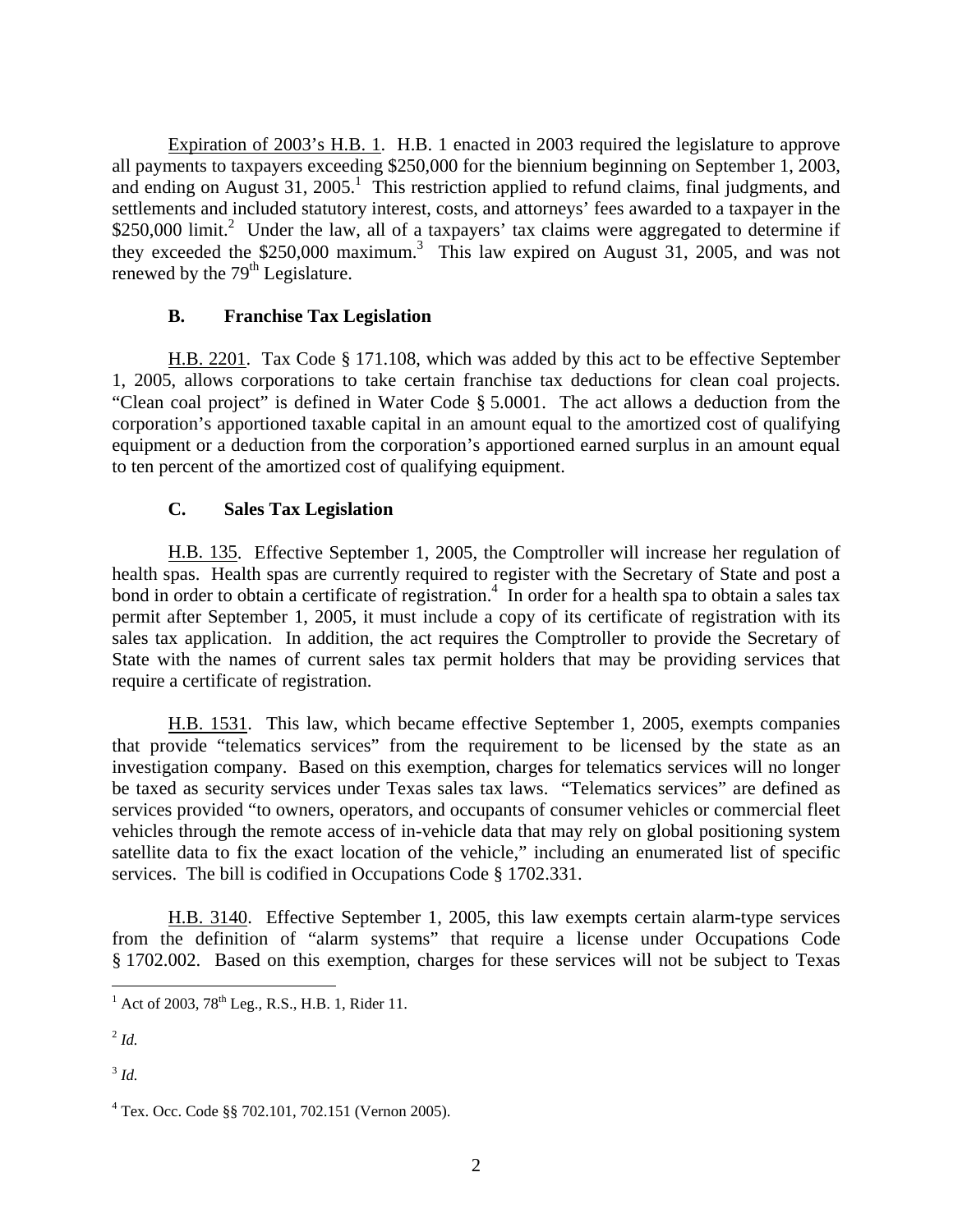sales tax. The new exempt services include "a telephone entry system, an operator for opening or closing a residential or commercial gate or door, or an accessory used only to activate a gate or door, if the system, operator, or accessory is not connected to an alarm system."

 S.B. 568. This act, effective September 1, 2005, created a new service under § 1702.331 of the Occupations Code called "personal emergency response systems." "Personal emergency response system" includes "an alarm system that is: (1) installed in the residence of a person; (2) monitored by an alarm systems company; (3) designed only to permit the person to signal the occurrence of a medical or personal emergency on the part of the person so that the company may dispatch appropriate aid; and (4) not part of a combination of alarm systems that includes a burglar alarm or fire alarm." Charges for these services are not subject to Texas sales tax.

 S.B. 877. This new law amends certain provisions of the Alcoholic Beverage Code related to out-of-state wineries. Out-of-state wineries are permitted to make a limited number of deliveries to end-user consumers in Texas so long as the deliveries meet certain packaging requirements, strict delivery and acceptance procedures are followed, and a special permit is obtained. In order to obtain the permit, the winery must comply with federal laws, have a Texas sales permit, submit to personal jurisdiction in Texas state and federal courts and venue in Travis County, and must not directly or indirectly have a financial interest in a Texas wholesaler or retailer. All wine sales consummated by the out-of-state winery are deemed to have been made in Texas for delivery in Texas. The winery must pay applicable Texas excise taxes and sales and use taxes as if it were a Texas winery. Criminal penalties are authorized by the statute.

 S.B. 1253. This act adopts new Chapter 398 of the Government Code that allows certain cities and counties to receive back from the Comptroller a portion of the sales and use taxes derived from hosting a special event in their community. The taxes refunded by the Comptroller may be used to pay for the cost of hosting the event.

### **D. Miscellaneous State Tax Legislation**

S.B. 1863, Telecommunications Infrastructure Fund. This law extends the sunset provisions of the telecommunications infrastructure fund, or "TIF." The TIF assessment must be paid by providers of telecommunications services that are subject to Texas sales tax; the rate of the assessment is equal to 1.25% of the retailer's receipts from its sales of taxable telecommunications services.<sup>5</sup>

One provision that was removed from this bill prior to its enrollment for the Governor's signature would have moved all administrative hearings concerning state taxes from the Comptroller's office to the Office of Administrative Hearings.

H.B. 2418, Motor Vehicle Sales and Use Tax. This act extends the Texas Emissions Reduction Plan surcharge on certain diesel-powered vehicles until 2010; the surcharge was scheduled to expire in 2008. The law also extended the surcharge on certain off-road dieselpowered equipment that is subject to Texas sales tax. The surcharge is equal to (i) one percent of the sales price for 1997 and later models and (ii) 2.5% on models older than 1997.

<span id="page-4-0"></span> <sup>5</sup> *See* Tex. Util. Code §§ 57.041 *et seq.*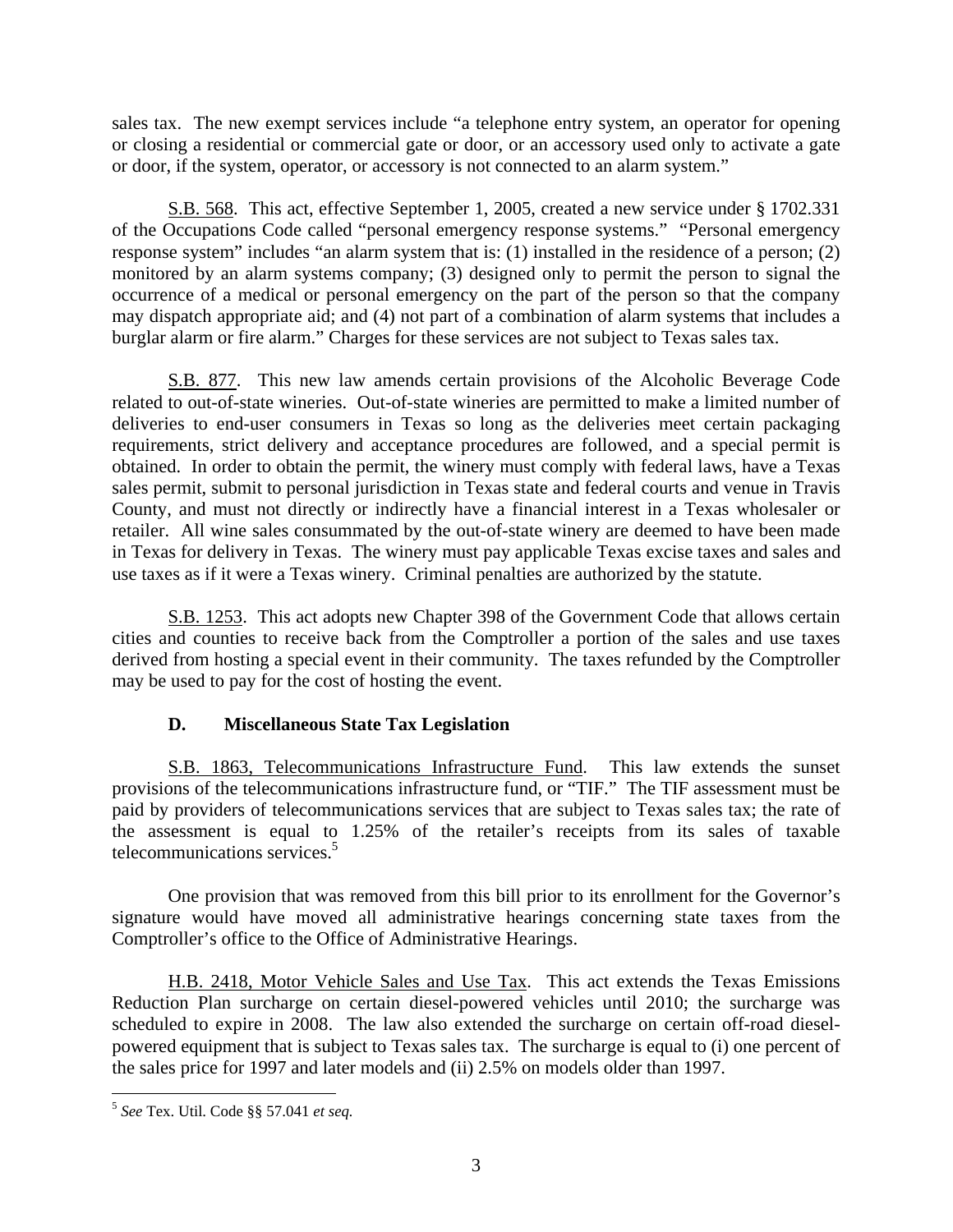S.B. 867, Motor Vehicle Sales and Use Tax. Effective September 1, 2005, the purchase (or first use) of a recreational motor vehicle in Texas will not be subject to the Texas Emissions Reduction Plan surcharge.

### **III. RECENT TEXAS TAX CASES AND COMPTROLLER DECISIONS**

This section of the article summarizes recent Texas cases and administrative hearings that have had a significant impact in the area of state taxation.

### **A. Texas Franchise Tax**

### **1. Recent Cases**

*INOVA Diagnostics, Inc. v. Strayhorn*, 166 S.W.3d 394 (Tex. App.—Austin 2005, pet. filed July 11, 2005). On May 26, 2005, the Third Court of Appeals affirmed Judge Darlene Byrne's judgment against INOVA in this case. INOVA sued the Comptroller for a refund of franchise taxes paid under protest. The suit involves report years 1999-2003. INOVA contended that Public Law 86-272 exempts it from the taxable capital component of the franchise tax because INOVA does business in Texas only by soliciting orders for its products, sending the orders outside Texas for fulfillment in California, and then shipping the products to Texas customers by common carrier. Public Law 86-272 exempts taxpayers from a state tax "imposed on, or measured by, income" when they conduct only these types of solicitation activities.

The court did not agree with INOVA's argument that the taxable capital component is imposed on or measured by net income because INOVA's net income is included in its retained earnings which form a part of its taxable surplus under the taxable capital component. The court held that the taxable capital component taxes a corporation's assets or capital and not net income. The court also ruled that INOVA had substantial nexus in the state under the U.S. Constitution even though INOVA's solicitor-employee was present in Texas only a few days out of each month.

INOVA has filed a Petition for Review with the Texas Supreme Court.

*Home Interiors & Gifts, Inc. v. Strayhorn*, No. 03-04-00660-CV, 2005 Tex. App. LEXIS 5908 (Austin July 28, 2005, mot. for reh'g filed Aug. 15, 2005). In this case, the Third Court of Appeals held that the Texas throwback provision, which is part of the earned surplus calculation of the franchise tax, is unconstitutional in circumstances where a Texas-based taxpayer is protected from taxation in other states by Public Law 86-272. The court held that, in this situation, the throwback provision of the Texas franchise tax violates the commerce clause of the U.S. Constitution.

The throwback rule is an apportionment provision that plays a role in determining what percentage of a corporation's earned surplus will be taxed in Texas. The apportionment fraction is calculated by dividing a corporation's Texas gross receipts by its total gross receipts; therefore, a corporation pays less tax when its Texas gross receipts are less than its total gross receipts. As a general rule, sales of tangible personal property are apportioned to the state where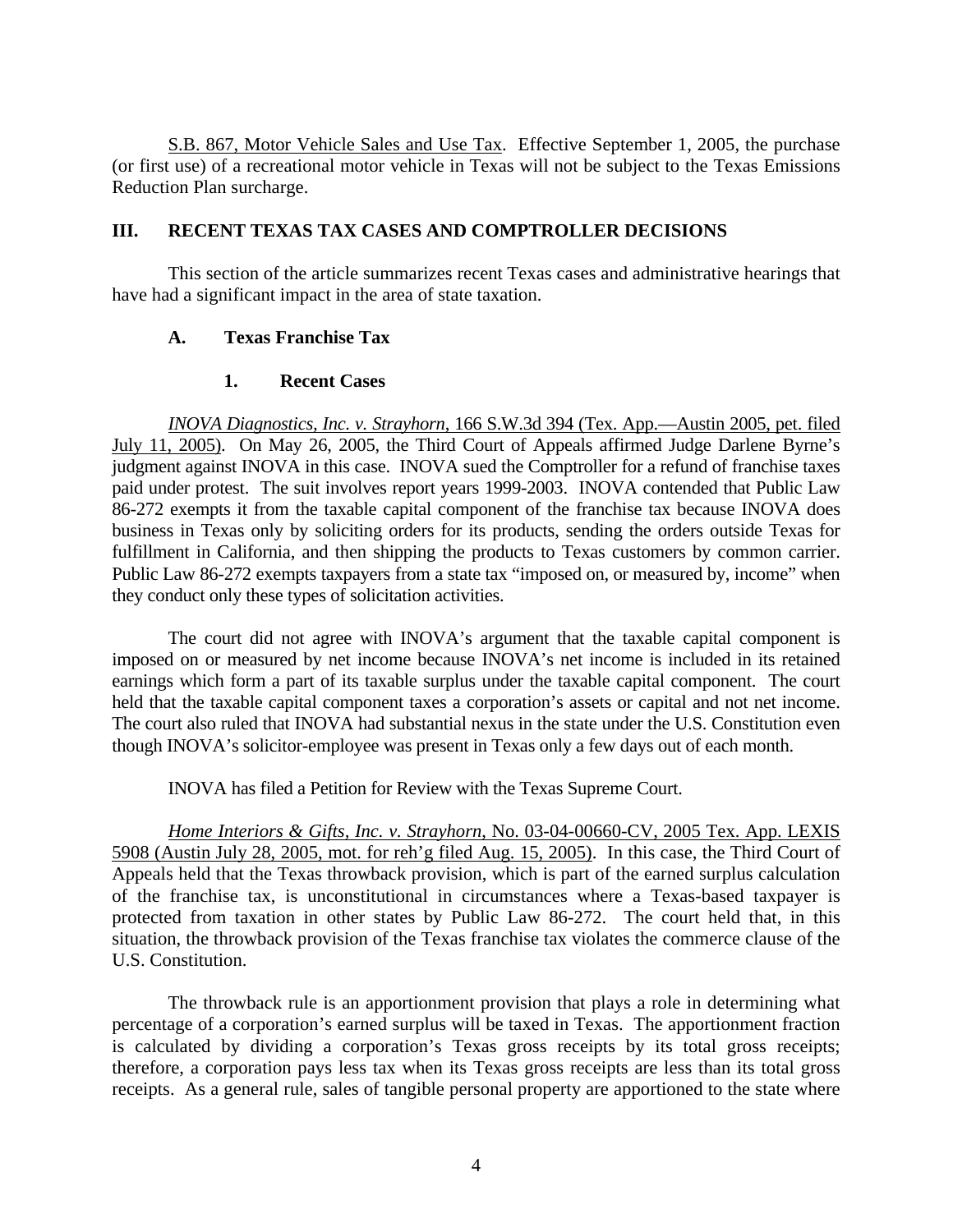the delivery of the product is made (the "destination state"). The throwback rule is an exception to this general rule. Under the throwback rule, if the taxpayer does not have sufficient contact with the destination state to require it to pay taxes in the destination state, gross receipts that would otherwise be apportioned to the destination state are "thrownback" to Texas.

In *Home Interiors*, Home Interiors was located in Texas and did not have sufficient contact to pay net income taxes in any other state. But, Home Interiors made sales into and delivered its products into other states because its solicitation activities in the other states were protected under Public Law 86-272. The Comptroller applied the throwback rule to these sales, thus causing an increase in Home Interior's apportionment fraction and total franchise tax due. Home Interiors argued that applying the throwback rule to it violated the commerce clause of the U.S. Constitution.

The Third Court of Appeals reversed the trial court's granting of the Comptroller's motion for summary judgment and rendered judgment for Home Interiors. The court held that the application of the throwback rule to Home Interiors violated the commerce clause's internal consistency test. When analyzing a tax statute under the internal consistency test, the court must suppose a hypothetical world in which all fifty states have a tax system identical to Texas' and judge whether or not interstate commerce would be discriminated against in favor of intrastate commerce in this hypothetical world. If interstate commerce is discriminated against, then the state tax system violates the commerce clause.

When applying the internal consistency test, the court determined that, because of Public Law 86-272, Home Interiors, as an interstate seller, would be subject to higher cumulative state taxes than would a fictional taxpayer that made sales to only Texas customers (an "intrastate seller"). The intrastate seller in the hypothetical would owe Texas franchise tax on 100% of its earned surplus, but would not owe taxes to any other state.

The interstate seller, on the other hand, would owe Texas franchise tax on 100% of its earned surplus but would also owe franchise tax based on its taxable capital in any state where it had sufficient connection to create an obligation to pay the taxable capital component of the franchise tax. The court cited the holding in *INOVA Diagnostics, Inc. v. Strayhorn* for the proposition that Public Law 86-272 does not protect a taxpayer from taxation based on taxable capital. The court's ultimate conclusion was that the interstate seller would owe a greater aggregate tax than the intrastate seller. This result causes the throwback rule to fail the commerce clause's internal consistency test, thus rendering the throwback provision, as applied in the facts of this case, unconstitutional.

The Comptroller has not yet filed a Petition for Review with the Texas Supreme Court in this case, but the Comptroller is expected to do so. As a result of the holding in this case, many Texas taxpayers with operations similar to Home Interiors may be entitled to a refund of franchise taxes. These taxpayers should take appropriate action under Texas law to prevent their refunds from being time-barred under the four-year statute of limitations that apply to tax refunds.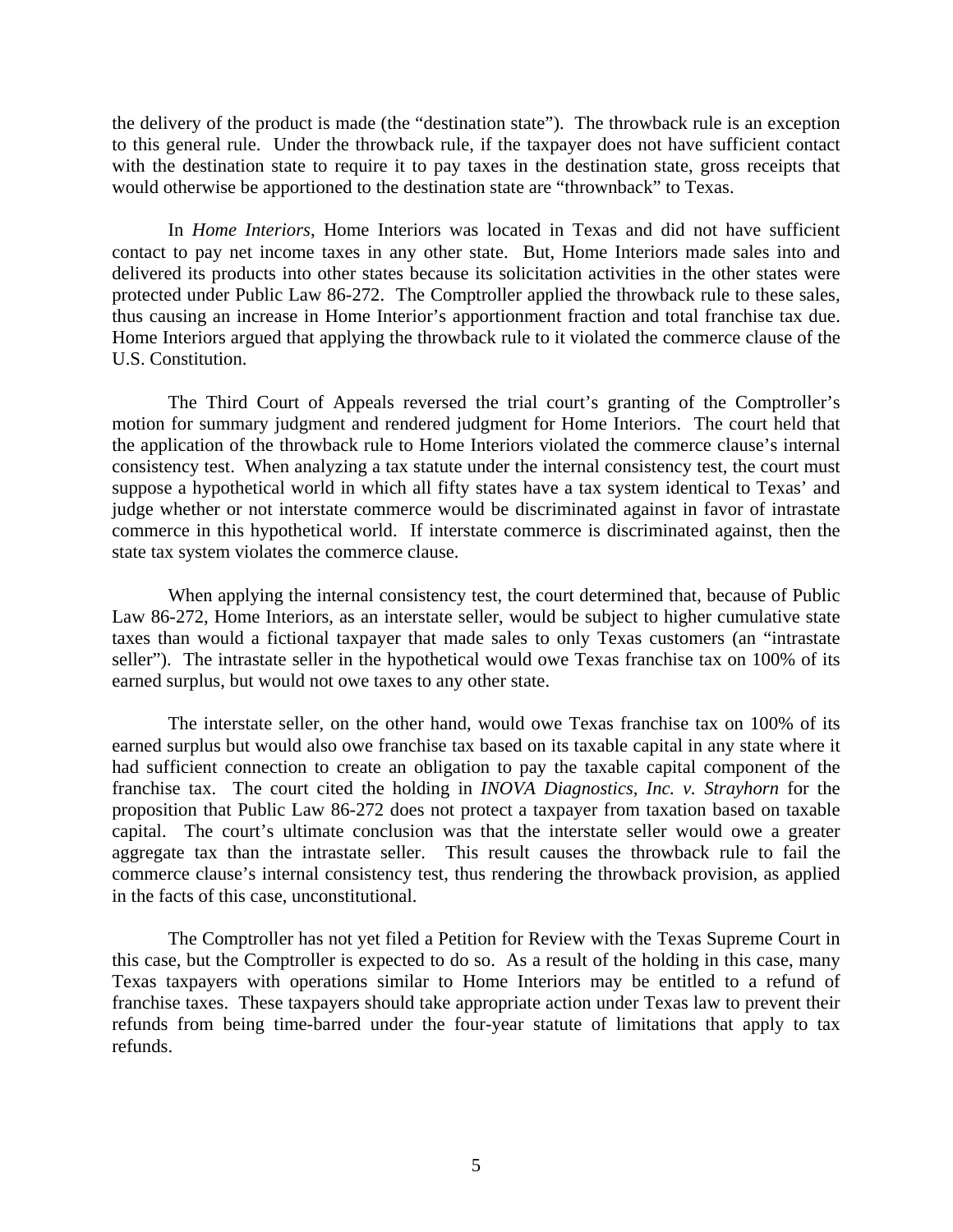*Anderson-Clayton Bros. Funeral Home, Inc. v. Strayhorn*, 149 S.W.3d 166 (Tex. App.— Austin 2004, pet. filed Jan. 24, 2005). This case arises from Anderson-Clayton's franchise tax treatment of investment earnings on its prepaid funeral benefits trusts during the 1993-96 tax years. Throughout this period, Anderson-Clayton deposited proceeds from its sales of prepaid funeral benefits contracts into Texas trusts, in accordance with Texas Finance Code section 154.253(a)(3). These trusts, in turn, invested those funds in accordance with Texas Finance Code section 154.258 and accumulated investment earnings. It is undisputed that, at all relevant times, the investment earnings on Anderson-Clayton's prepaid funeral benefits were paid by out-of-state corporations. The issue in this case is whether, under the Comptroller's "location of payor" rule, the earnings on the taxpayer's trust accounts, which was maintained in Texas trusts, but which consisted of payments from non-Texas companies, were Texas gross receipts.

The general franchise tax rule apportions investment earnings to the state where the payor of the earnings is located. Anderson-Clayton argued that the earnings were not a Texas gross receipts because the income was earned from investments in out-of-state corporations. Anderson-Clayton essentially wanted the Comptroller to look through the trusts and source the receipts based on the actual investments by the trusts in the out-of-state corporations. The Comptroller argued that the location of payor rule should be applied to the trusts, and if the trusts are Texas trusts, then the receipts from those trusts would be Texas gross receipts.

The trial court granted the State's motion for summary judgment, and the Third Court of Appeals upheld the trial court's judgment and agreed with the Comptroller's argument that the subject receipts were gross receipts from business done in Texas. The court reasoned that under longstanding Texas law, trusts are considered separate entities, even where they may not be subject to federal income tax or the franchise tax. And because it is ultimately the trusts that pay income to the funeral homes earned from their investments, the Comptroller's determination that the trusts are the payors is reasonable.

*Dillard Department Stores, Inc. v. Strayhorn, et al.*, Cause No. GN300878, Travis County District Court. The main issue in this case is whether the requirement of the franchise tax's earned surplus component to add-back officer and director compensation to the tax base is an unconstitutional tax on the income of natural persons under the Texas Constitution. Another issue in the case is whether the less than 36 shareholder statutory limit for the officer and director compensation add-back is arbitrary, unreasonable, and discriminatory. The State's answer has been filed and discovery is proceeding in the lawsuit.

### **2. Recent Comptroller Hearings**

 Comptroller Hearing No. 43,518. In this hearing, the administrative law judge upheld the Comptroller's administrative interpretation of the officer and director compensation add-back requirement. The version of Tax Code § 171.110(c) that was in effect during the audit period stated that subsidiary corporations are allowed to avoid the add-back requirement only if their "parent" also qualifies to avoid the add-back requirement. Comptroller Rule (34 Tex. Admin. Code) § 3.558(h) interpreted the statute to mean a subsidiary only avoided the add-back requirement if its "ultimate parent" also qualified to avoid the add-back. Under the Comptroller's policy, a "corporation qualifies as a parent if it ultimately controls the subsidiary even though the control may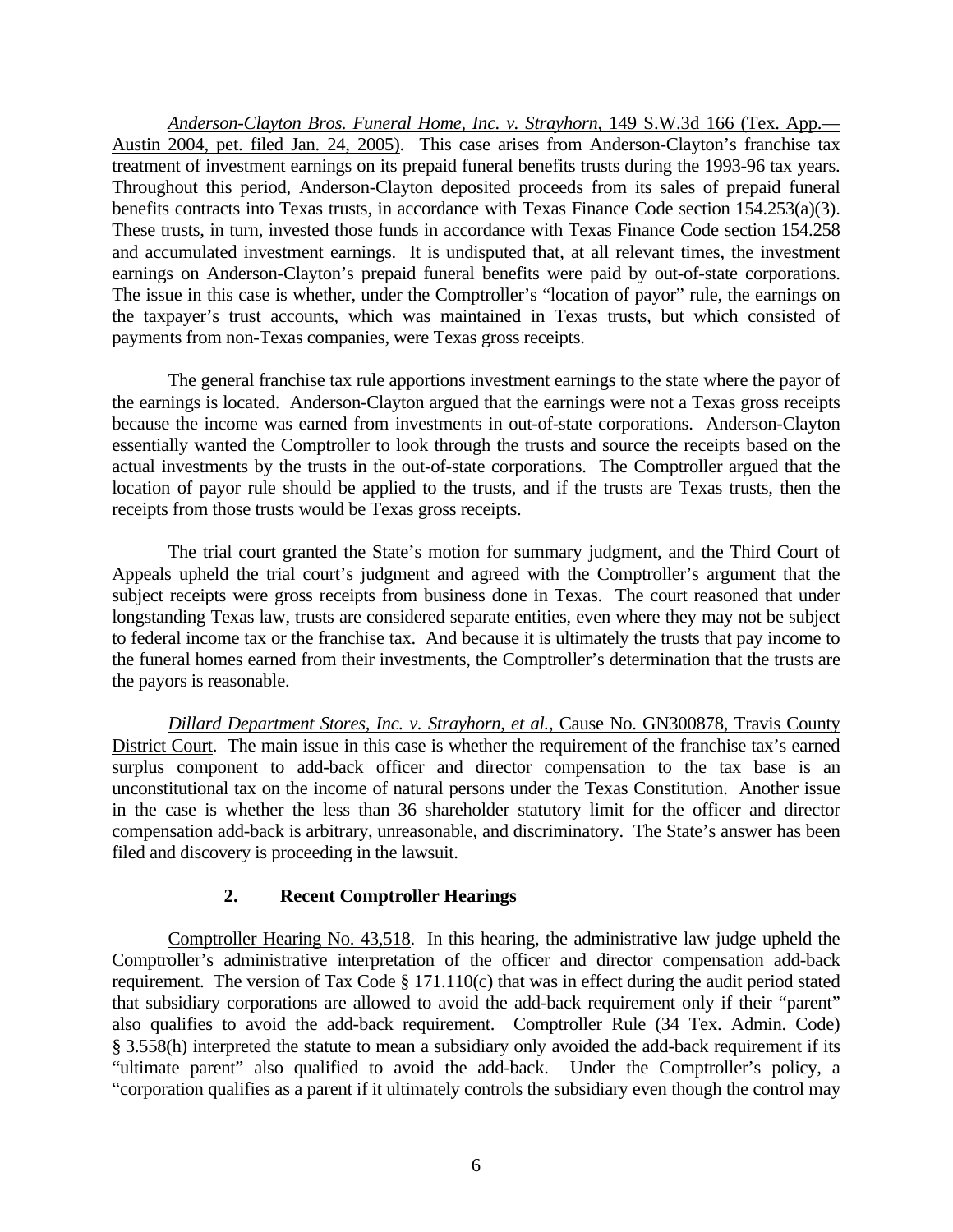arise through any series or group of other subsidiaries or entities." The taxpayer argued that the Comptroller Rule misapplied the statute, which was only meant to refer to immediate parents.

Tax practitioners should note that Tax Code § 171.110(c) was amended in 2003 to codify the Comptroller's administrative interpretation.

Comptroller Hearing No. 40,352. In this dispute, the Comptroller held that under Comptroller Rule (34 Tex. Admin. Code) § 3.558(c), the amount of the compensation for a corporation's officers that is required to be added back to the computation of earned surplus is limited to compensation paid while they served as designated officers. Certain of the taxpayer's officers surrendered their officer positions during the audit period. The persons who were no longer officers remained as employees of the taxpayer and provided their services in that capacity. Because they were no longer designated as officers by the board of directors, Rule 3.558(c) allows their compensation to be excluded from earned surplus if that compensation was paid after they ceased being officers. The Comptroller also held that the auditor could not reallocate officer compensation to the taxpayer under Rule 3.558(f) because the reason for the reduction in the number of corporate officers was to "reduce the number of people who had authorization to contractually bind the Petitioner." This was a legitimate business reason for reducing the number of officers, as opposed to merely avoiding franchise tax, a factor that must be shown by the Comptroller in order to invoke the reallocation provisions of Rule 3.558(f).

 Comptroller Hearing No. 43,749. In this hearing, the taxpayer transferred certain raw materials to another company, which then used the materials to manufacture the taxpayer's products. In connection with the transfer, the taxpayer charged the service provider an amount equal to its cost of the raw materials. The taxpayer argued that a charge "at cost" should not be considered a gross receipt for Texas franchise tax apportionment purposes. The judge disagreed, holding that no matter what amount is charged, a charge for the sale of items of tangible personal property to a third party is a gross receipt.

### **B. Texas Sales Tax**

### **1. Recent Cases**

*Site Work Group, Inc. v. Chemical Lime, Ltd.*, No. 10-05-0081-CV, 2005 Tex. App. LEXIS 5922 (Waco July 27, 2005, no pet. h.). In this case between two private litigants, Site Work Group failed to pay Chemical Lime for certain construction-related materials that it purchased. Even though Site Work Group orally notified Chemical Lime that the materials were exempt from sales tax, it failed to give Chemical Lime an exemption certificate. The trial court granted Chemical Lime's motion for summary judgment to recover the amounts owed because, since it failed to deliver an exemption certificate, Site Work Group could not raise a genuine issue of material fact as to whether or not the materials were subject to sales tax. The court of appeals affirmed the trial court in a split decision.

*May Department Stores Company v. Strayhorn*, No. 03-03-00729-CV, 2004 Tex. App. LEXIS 7681 (Austin August 26, 2004, pet. denied) (unpublished opinion). In this case, the taxpayer argued that charges for printing performed outside Texas were not subject to Texas tax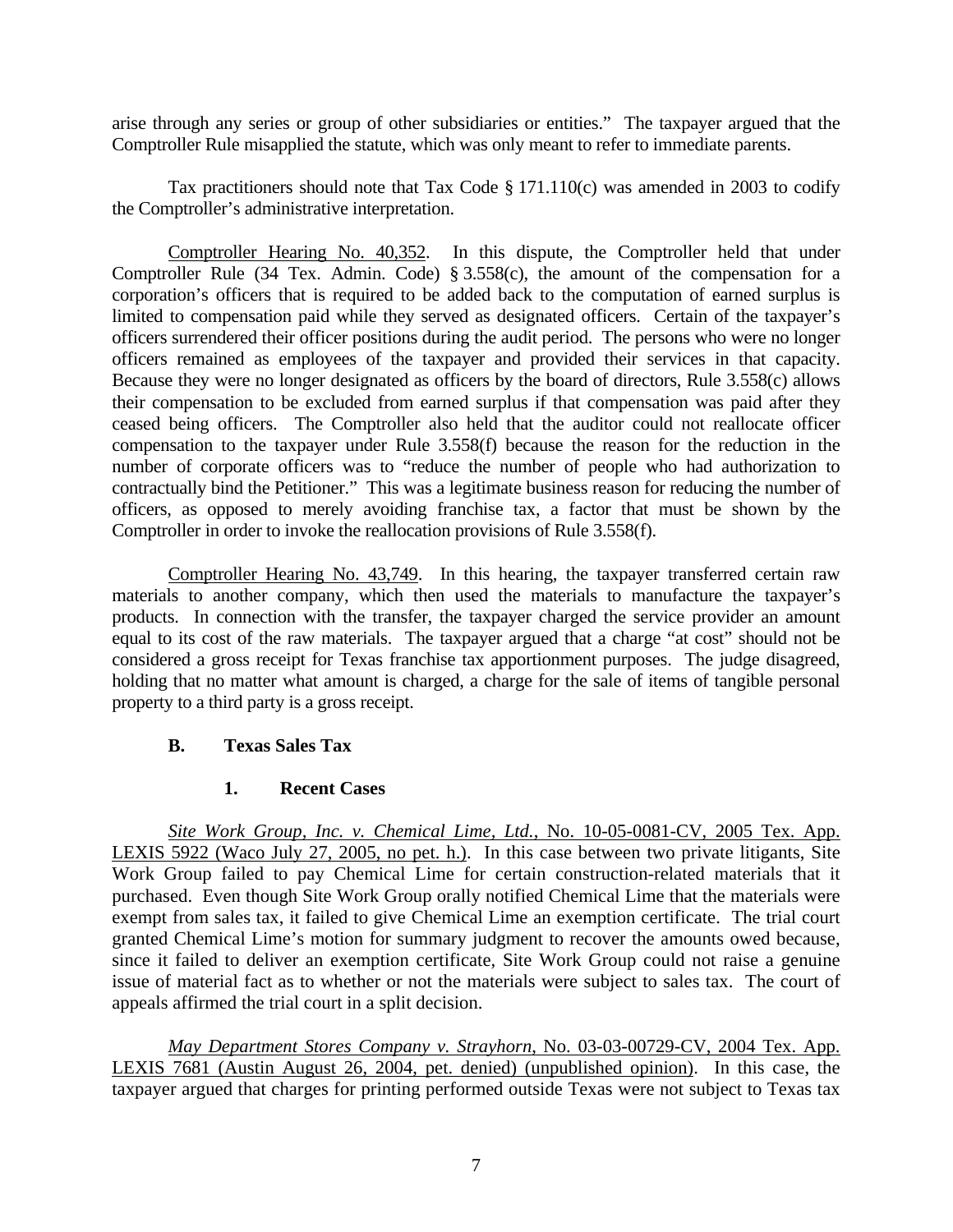even though the printed materials were mailed to Texas customers. The taxpayer contended that out-of-state printing is equivalent to manufacturing that is completed outside the state. The Comptroller argued that the tax is owed on out-of-state printing when the printed advertising materials are mailed into Texas either (1) directly to prospective customers, (2) to a mailing company that mails the advertisements to Texas customers, or (3) to the taxpayer's stores or offices. The court of appeals held for the Comptroller because May's use of the printing services that produced the materials is the "exercise of a right or power incident to the ownership of tangible personal property over [such] property."

*Alpine Industries, Inc. v. Strayhorn*, No. 03-03-00643-CV, 2004 Tex. App. LEXIS 6242 (Austin July 15, 2004, pet. denied) (unpublished opinion). Alpine Industries, Inc. manufactures air purification equipment. Alpine used a force of independent salespersons to make sales into all fifty states; 20,000 of these salespersons were registered in Texas. In this case, Alpine argued that it did not have sufficient contact with Texas to be required to collect Texas sales tax on its sales to Texas customers. The Comptroller exercised its power under Tax Code § 151.024 to "regard a salesman, representative, peddler, or canvasser as the agent of a dealer, distributor, supervisor, or employer . . . [and] to regard the dealer, distributor, supervisor, or employer as a retailer or seller" if necessary for the efficient administration of the sales tax. The appellate court agreed with the Comptroller and held that Alpine had nexus with Texas under the U.S. Constitution and that administrative convenience provided a rational basis for the Comptroller's classification of Alpine as a Texas retailer and for the imposition of the tax.

### **2. Recent Comptroller Hearings**

Comptroller Hearing No. 44,295. In this hearing, the taxpayer argued that its installation of synthetic turf for putting greens was the performance of a taxable landscaping service which allowed it to purchase its materials tax-free with a resale certificate. The Comptroller argued that the taxpayer's jobs were "hardscaping," a nontaxable improvement to realty. The administrative law judge agreed with the Comptroller. Under the ruling, the taxpayer was held to be performing lump-sum contracts in which it was the consumer of all of the materials. The taxpayer was not entitled to purchase its materials tax-free, and therefore owed tax on its purchases of materials. The taxpayer was also not entitled to offset tax it collected in error from its customers against its own tax deficiency.

Comptroller Hearing No. 42,587. The Comptroller argued in this hearing that the taxpayer owed use tax on installation services it purchased in connection with the acquisition of a new computer. The lease of the new computers involved multiple parties—one company ordered the computers, another company paid for the computers, and the companies where the computers were to be delivered, which included the taxpayer, paid for the installation services. Installation services are not taxable unless they are provided incident to the purchase of a taxable item. The Comptroller argued that the fact that one company paid for the item while another paid for the installation services was irrelevant because the purchases were connected. The administrative law judge disagreed and sided with the taxpayer, ruling that the sales of the item and the nontaxable services must be to the same customer in order for the nontaxable services to become part of the taxable sales price of the item.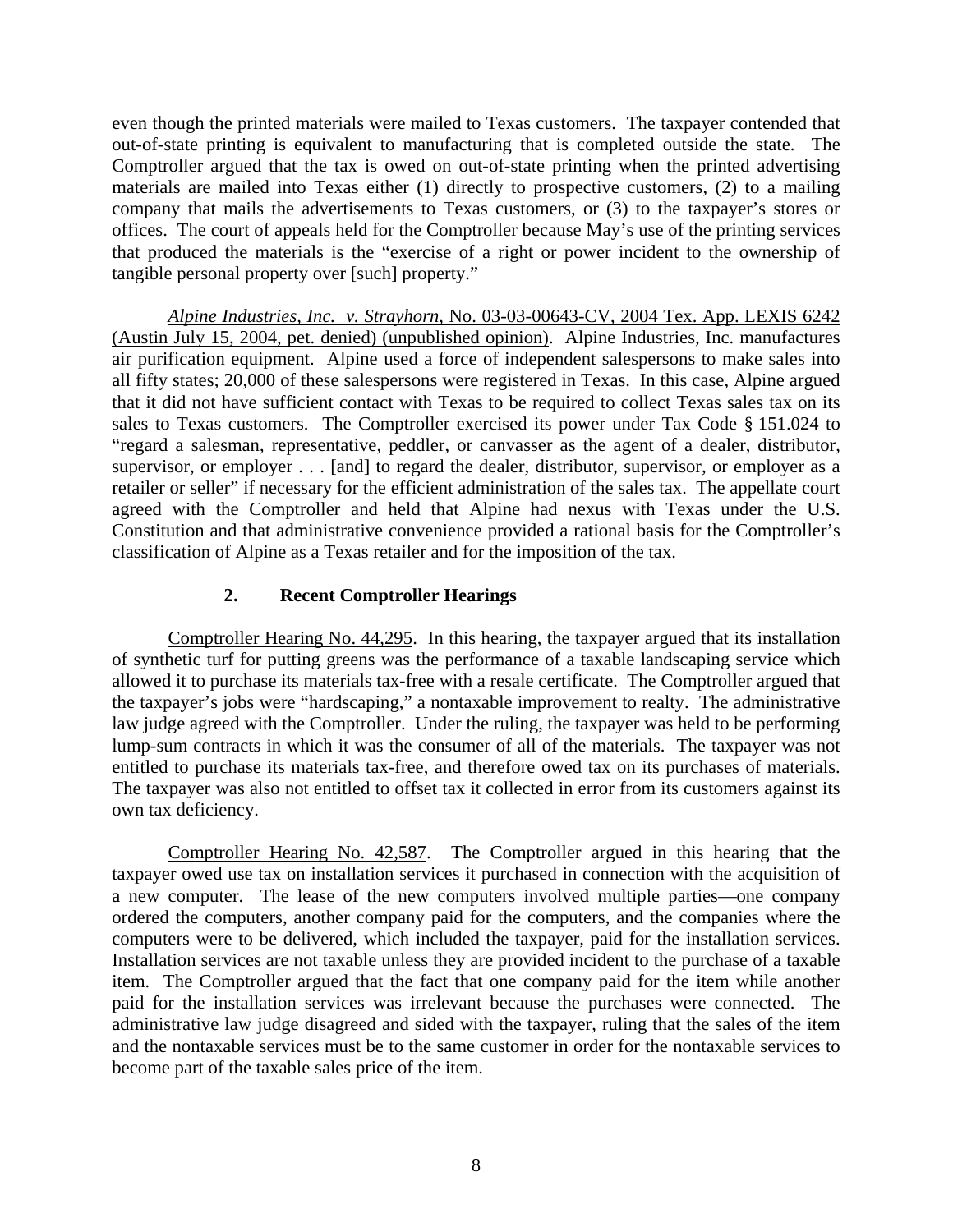Comptroller Hearing No. 39,547. The taxpayer in this hearing was in the business of providing local telephone service. The taxpayer argued that certain equipment that it purchased qualified for the manufacturing exemption because it "processed" and converted the customer's voice into an electronic signal. The manufacturing exemption is limited to equipment that produces tangible personal property for ultimate sale. The taxpayer argued unsuccessfully that the customer's voice signals were tangible personal property. The administrative law judge ruled that the taxpayer was selling a taxable telecommunications service, not tangible personal property.

Comptroller Hearing No. 39,444. In this hearing, the taxpayer, a newspaper publisher, purchased certain equipment to be used in the pagination process for the production of daily newspapers—this equipment was not subject to sales tax. But, the taxpayer was required to pay sales tax on equipment that, although it claimed was used in the pagination process, was ultimately used for internal advertising, warehouse purposes, and other purposes not related to manufacturing. The taxpayer was also required to pay sales tax on toner because it could have been used for printing not related to the manufacturing process.

Comptroller Hearing No. 44,050. The decision in this hearing clarifies that the fact that a taxpayer has collected but not remitted a large amount of sales tax does not automatically justify the application of the 50% fraud penalty. The taxpayer in this hearing presented evidence of a good faith (although significant) error in the way the taxpayer's accounted for sales tax. The taxpayer took immediate steps to correct the error once it was discovered. The administrative law judge disagreed with the Comptroller's argument that a significant amount of tax collected but not remitted, by itself, justifies application of the fraud penalty. The fraud penalty is appropriate only when the taxpayer has no plausible explanation for its gross error.

Comptroller Hearing No. 39,311. This hearing demonstrates once again the Comptroller's policy of enforcing Texas sales tax laws to the full limits of the U.S. Constitution. The taxpayer in this hearing was a commercial flooring contractor that used subcontractors to install, repair, and maintain flooring in Texas. The taxpayer's use of subcontractors created nexus with Texas under the U.S. Supreme Court's holdings in *Scripto, Inc. v. Carson*, 362 U.S. 207 (1960) and *Quill Corp. v. North Dakota*, 504 U.S.298 (1992). Because it had nexus with the state, the taxpayer was required to collect sales taxes on its sales to Texas customers.

Comptroller Hearing No. 43,925. The taxpayer in this case sold clothing products, many of which were exported. In compliance with sales tax laws, the taxpayer collected sales tax on the export sales, and then upon receiving proof of export, refunded the sales tax to the customer. But, the taxpayer deducted and retained an administrative fee from the refunded sales tax. The administrative law judge determined that no authority exists to support the retention of such an administrative fee and ruled that the retained amounts constituted tax collected in error.

Comptroller Hearing No. 44,195. The decision in this hearing should make some corporate officers and directors sleep better at night. In this case, the taxpayer was found to have collected sales tax without remitting it, which normally creates personal liability for the corporation's officers and directors. The taxpayer never filed sales tax returns; the failure to file returns tolls the normal four0year statute of limitations. The Comptroller's assessment for these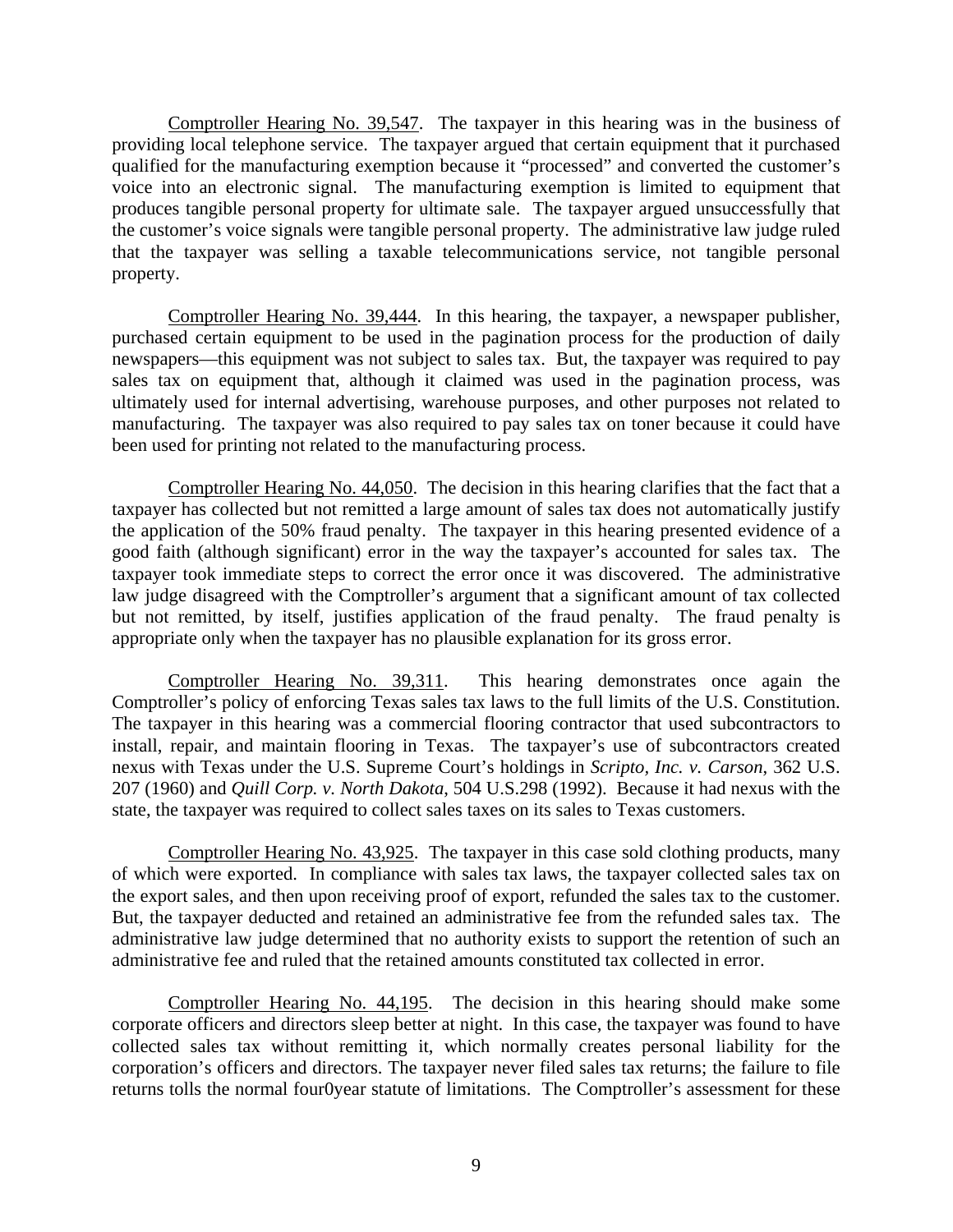taxes, however, occurred after the expiration of the four-year statute of limitations. The administrative law judge held that although Tax Code  $\S 111.205(a)(2)$  is an exception to the statute of limitations that allows the Comptroller to pursue the taxpayer for the taxes because it never filed sales tax returns, the taxpayer's failure to file returns did not prevent the four-year statute of limitations from barring the Comptroller's personal liability claim against the taxpayer's officers and directors.

### **IV. THE STREAMLINED SALES TAX PROJECT—AN UPDATE**

The Streamlines Sales Tax Project (SSTP) was organized in March 2000 to combat states' losses of sales tax revenue to online internet sales. Under current U.S. Supreme Court holding in *Quill Corp. v. North Dakota*, 504 U.S. 298 (1992), online sellers who lack a physical location in a state are not required to collect the state's sales or use taxes. The stated goal of the SSTP is to simplify sales tax administration by creating uniform sales tax laws among all fifty states. Supporters of the SSTP believe that uniformity would greatly reduce the burden on sellers and purchasers of complying with different states' sales and use tax laws in the hope that online sellers will voluntarily collect and remit state taxes. The SSTP's primary goal is to allow states to reach across state lines and tax sales that are completed in other states when the ultimate use will take place in the taxing state, thus eliminating the need for state use taxes; the achievement of this goal will require congressional action.

In a perfect SSTP world, all states would tax the same transactions at the same rate. The legislature passed legislation in 2003 authorizing the Comptroller to adopt rules to achieve the objectives of the SSTP and to allow the Comptroller to enter into Streamlined Sales and Use Tax Agreement (SSTP Agreement) if the Governor, Lieutenant Governor, Speaker of the House of Representatives, and Comptroller unanimously agree that it would be in the state's best interest.<sup>6</sup> The result of this legislation was to make Texas one of the thirty-four SSTP "implementing states."

As an implementing state, Texas must achieve substantial compliance under the SSTP Agreement by amending nonconforming state laws. The Agreement will only be effective if at least ten states comprising at least twenty percent of total population of all states imposing a sales tax have been found to be substantially in compliance before the end of  $2005$ .<sup>[7](#page-11-1)</sup> In 2003, the legislature brought portions of Texas' statutes regarding local sales taxes and taxable food into compliance with SSTP guidelines.

Under prior law, sellers were only required to collect local sales taxes if they had nexus with the locality to which the tax was due. If the seller did not have nexus with that particular taxing jurisdiction, the seller was not required to collect the tax due; instead, the purchaser was required to accrue the tax as a use tax and remit it to the appropriate jurisdiction. Under the new law, sellers are required to "collect any applicable local use tax that is due from a purchaser even

<span id="page-11-0"></span> $\frac{1}{6}$  $6$  Act of 2003, 78<sup>th</sup> Leg., R.S., H.B. 2425, §§ 94-95.

<span id="page-11-1"></span> $<sup>7</sup>$  State Tax Review, June 10, 2003, p. 24.</sup>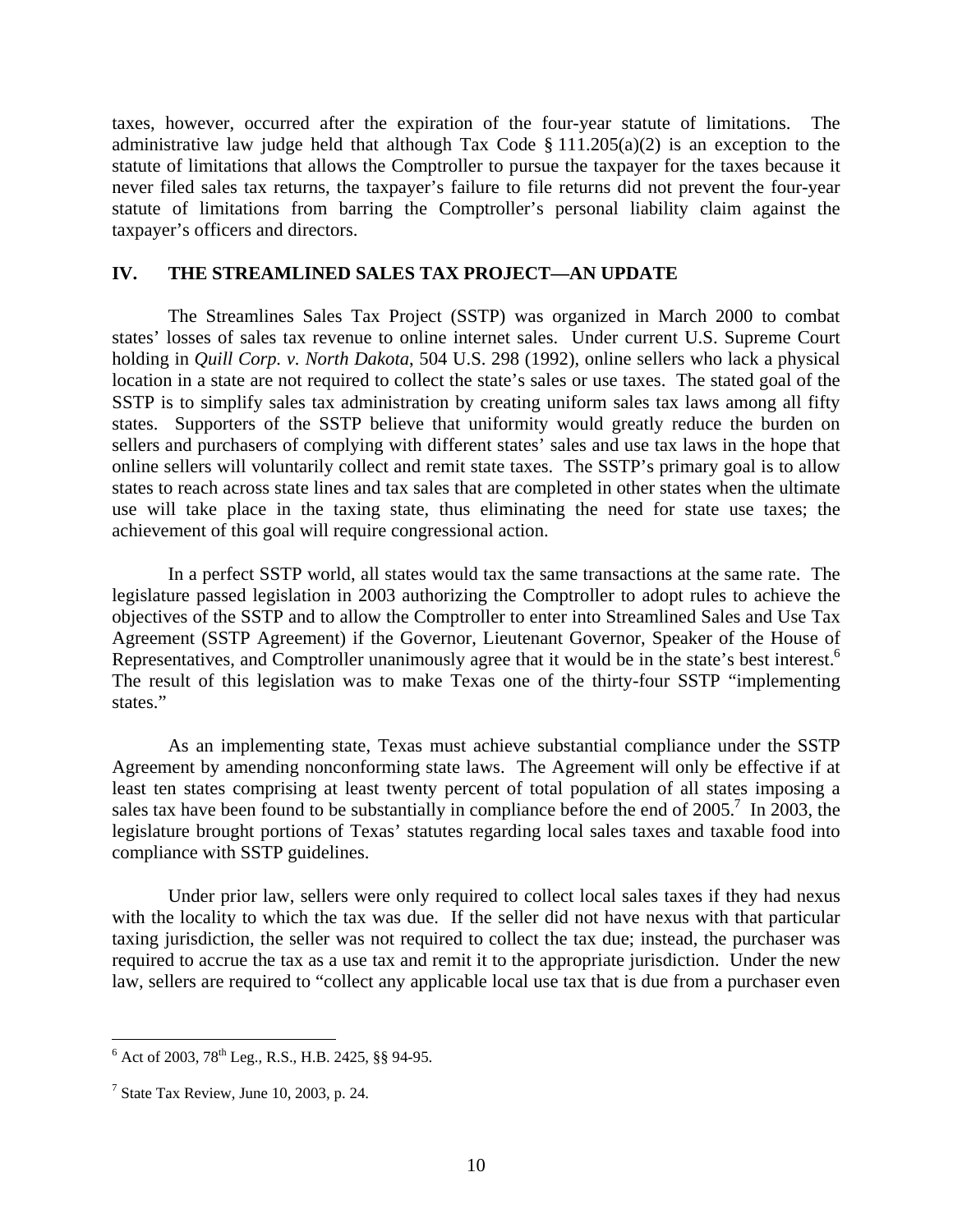if the retailer is not engaged in business in the local jurisdiction into which the table item is shipped or delivered."<sup>[8](#page-12-0)</sup>

The Legislature also enacted some changes with regard to which local sales tax rates apply. Under pre-2003 law, the determination of which local sales tax rate applies to a sale of taxable services depends upon which taxable service is the subject of the transaction—different services had different rules. And, the pre-2003 default rule was that the local sales tax rate of the place of business of the service provider would apply. The 2003 legislation unified the rule for all services and stated that effective July 1, 2004, a sale of taxable services is deemed to occur where the service is performed or delivered, and the taxing rate of that jurisdiction will apply.<sup>9</sup> This law turned the Texas default rule on its head in order to conform to SSTP guidelines.

Prior to the effectiveness of this statute concerning the application of local sales tax rates, the Comptroller issued a statement delaying the effectiveness of the statute and allowing taxpayers to continue to follow the pre-2003 law because "several members of the Texas Legislature as well as many business owners around the state have raised concerns about the significant and far-reaching effects of these changes."<sup>10</sup> The Comptroller was expecting the legislature to provide further guidance on this issue during the 2005 session. During the 2005 session, the legislature included a provision in H.B. 2234 that would have reversed the 2003 legislation and reinstated the "old" local tax sourcing rules, but this bill was not passed by the House of Representatives. As of the date of this paper, the Comptroller's website continues to indicate that the Comptroller is delaying implementation of the 2003 legislation.

The legislature's final 2003 change with regard to local taxation granted the Comptroller the power to override a taxpayer's effort to establish its place of business for local taxation. Most local tax analyses stem from the seller's "place of business," which is a physical location that is required to have a sales tax permit. The new 2003 law allows the Comptroller to declare a location to not be a place of business if she determines that the location is not required to maintain a sales tax permit and maintains the permit purely for the purpose of avoiding local tax liability.<sup>11</sup> The statute also grants the Comptroller the authority to establish a seller's place of business in certain situations. When a seller claims to have no place of business but contracts with another business to process invoices or orders, the Comptroller may determine that the seller's sales are consummated at the place where the goods originated as if they were resold to the contracted business. $12$ 

<span id="page-12-0"></span> $\frac{1}{8}$  $8$  Act of 2003, 78<sup>th</sup> Leg., R.S., H.B. 2425, § 100, 102 (amending Tex. Tax Code § 151.103, 151.202).

<span id="page-12-1"></span> $^{9}$  Act of 2003, 78<sup>th</sup> Leg., R.S., H.B. 2425, § 115 (amending Tex. Tax. Code § 321.203).

<span id="page-12-2"></span><sup>10</sup> *Delay in Implementation of Changes to Local Sales and Use Taxes*, available on the website of the Texas Comptroller of Public Accounts, http://www.cpa.state.tx.us/taxinfo/sales/localtax\_change.html.

<span id="page-12-3"></span><sup>&</sup>lt;sup>11</sup> Act of 2003, 78<sup>th</sup> Leg., R.S., H.B. 3534, § 1 (amending Tex. Tax. Code § 321.002).

<span id="page-12-4"></span><sup>&</sup>lt;sup>12</sup> Act of 2003, 78<sup>th</sup> Leg., R.S., H.B. 3534, § 2 (amending Tex. Tax. Code § 321.203).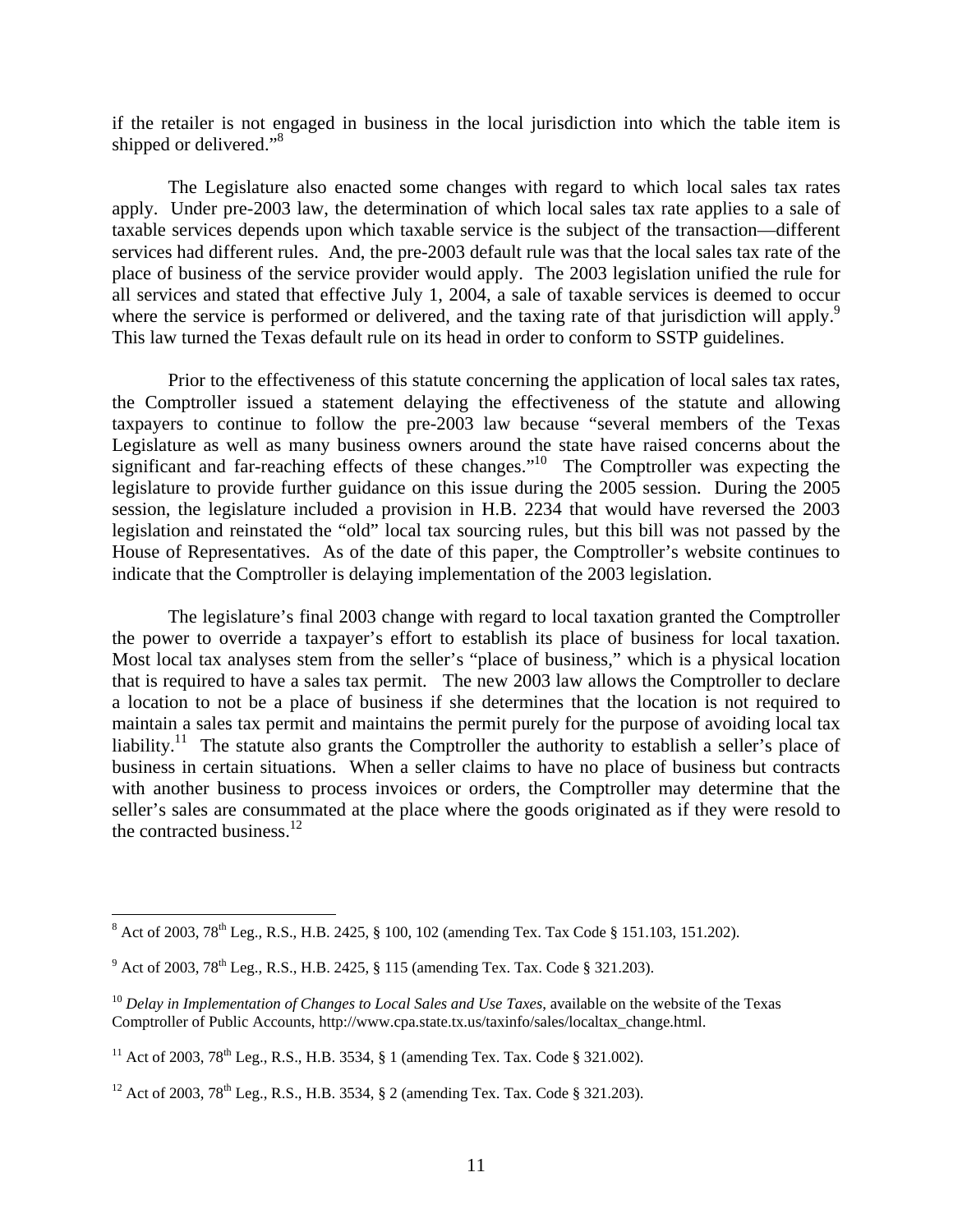The legislature also made several changes in 2003 to the way the state taxes sales of food in order to comply with the SSTP. Before the changes, sales of food were taxable only if the food item being sold was served, prepared, or sold ready for immediate consumption in or by restaurants, lunch counters, cafeterias, vending machines, hotels, or similar places of business.<sup>13</sup> The SSTP calls for taxing more food items that the previous statute, so the legislature expanded the definition of taxable food.

Under these new statutes, which became effective October 1, 2003, sales of the following items are also taxable: (1) "food sold in a heated state or heated by the seller" and (2) "two or more food ingredients mixed or combined by the seller for sale as a single item, including items that are sold in an unheated state by weight or volume as a single item, but not including food that is only cut, repackaged, or pasteurized by the seller."<sup>14</sup> This expansion may affect some grocery stores that combine one or more food ingredients and sell them as a single item, such as a quart of potato salad or a frozen lasagna. These items are now be taxed when they were not taxed under prior statutes because they were not sold by a restaurant in a state fit for immediate consumption. The 2003 statutes also codify Comptroller rules concerning bakery items by providing that items sold by bakeries without plates or utensils are exempt from taxation.<sup>[15](#page-13-2)</sup>

The amended definition of taxable food was incorporated into the exemption for certain sales of gas and electricity in Tax Code § 151.317. Before the 2003 amendments, gas and electricity related to food preparation was exempt unless it was used by a restaurant or other commercial operation to prepare food for immediate consumption.<sup>16</sup> The amended  $§$  151.317 states that gas and electricity are exempt to prepare food other than food that is taxable under (amended)  $§$  151.314.<sup>17</sup> Therefore, sellers whose food items are newly taxed under the amended § 151.314 have probably also lost an exemption for their purchases of gas and electricity to prepare the food under amended § 151.317.

<span id="page-13-7"></span>Even with the SSTP-related changes in 2003, Texas probably does not substantially comply with the SSTP Agreement. Some areas of sales tax law that may be ripe for amendment in future sessions include repealing the partial exemptions for data processing services,<sup>[18](#page-13-5)</sup> information services,<sup>19</sup> and internet access services<sup>20</sup> because the SSTP Agreement does not

<span id="page-13-2"></span><sup>15</sup> *Id.*

<span id="page-13-3"></span><sup>16</sup> Tex. Tax Code § 151.317 (prior to 2003 amendments).

<span id="page-13-0"></span> $13$  Tex. Tax Code § 151.314 (prior to 2003 amendments).

<span id="page-13-1"></span><sup>&</sup>lt;sup>14</sup> Act of 2003, 78<sup>th</sup> Leg., R.S., H.B. 2425, § 103 (amending Tex. Tax Code § 151.314).

<span id="page-13-4"></span><sup>&</sup>lt;sup>17</sup> Act of 2003, 78<sup>th</sup> Leg., R.S., H.B. 2425,  $\S$  102 (amending Tex. Tax Code  $\S$  151.317)

<span id="page-13-5"></span><sup>&</sup>lt;sup>18</sup> Texas Tax Code § 151.351 provides that the first 20% of the sales price of data processing services is exempt from tax.

<span id="page-13-6"></span><sup>&</sup>lt;sup>19</sup> Texas Tax Code § 151.351 provides that the first 20% of the sales price of information services is exempt from tax.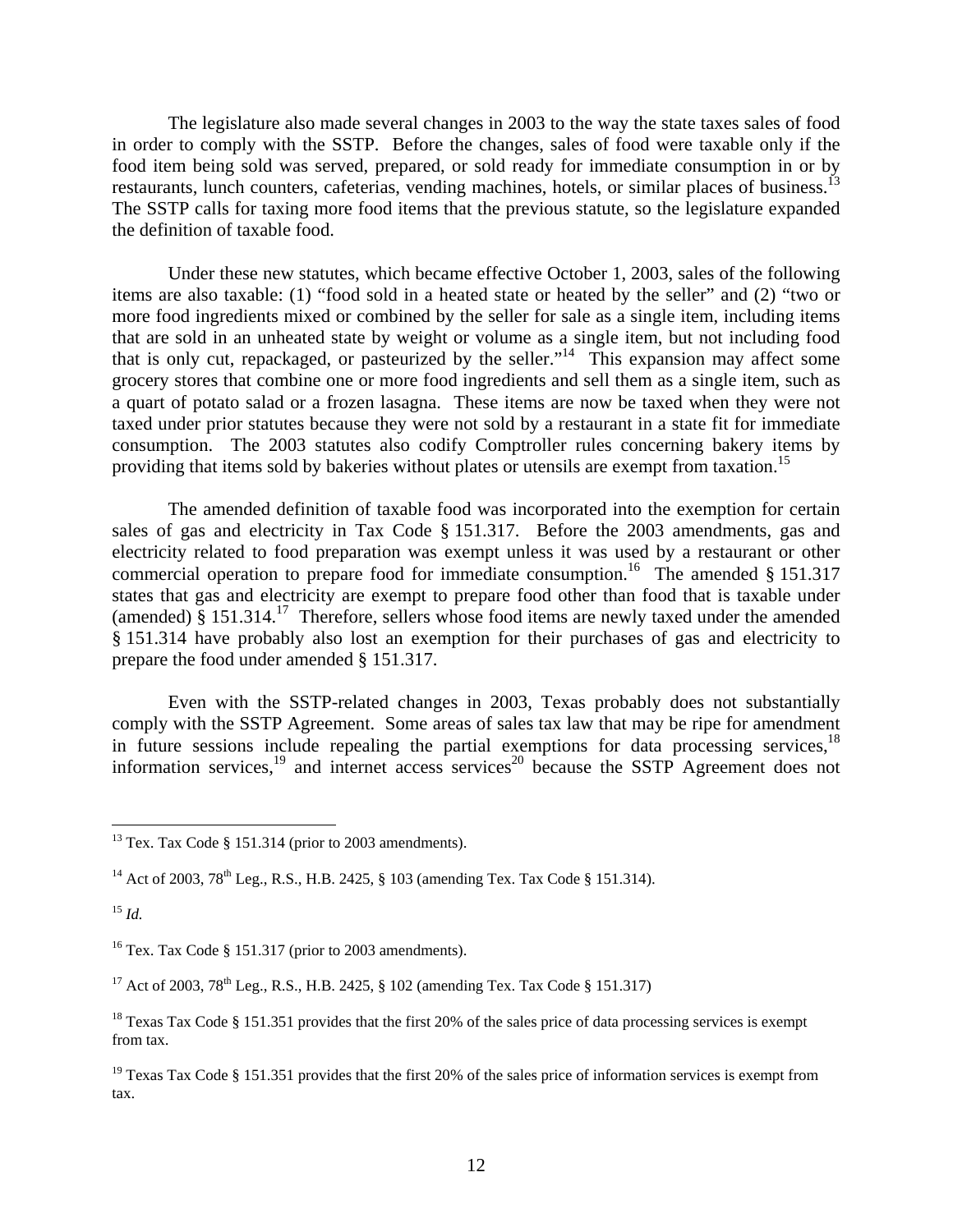allow for partial exemptions from tax. The Texas sales tax also does not comply with the SSTP Agreement's provisions regarding the situs of sales of tangible personal property.<sup>21</sup>

Despite Texas' somewhat confusing status under the SSTP, the SSTP Agreement was enacted by the required number of member states and will become effective October 1, 2005.<sup>22</sup> The initial governing board consists of eighteen states—Arkansas, Indiana, Iowa, Kansas, Kentucky, Michigan, Minnesota, Nebraska, New Jersey, North Carolina, North Dakota, Ohio, Oklahoma, South Dakota, Tennessee, Utah, West Virginia, and Wyoming.[23](#page-14-2) Texas continues to be an implementing state, but is not a full member state or associate member state because its sales and use tax laws do not adequately conform to the SSTP agreement.<sup>[24](#page-14-3)</sup>

Member states continue to debate issues concerning state-specific exemptions allowed under the SSTP, as well as other matters. But, at this time, it appears that the member states are committed to the ideals and promotion of the SSTP. One of the first actions of the governing board of the SSTP will be to research and approve service providers for new technology to simplify collection and remittance of tax under the SSTP.<sup>25</sup> The new technology should allow sellers to use a centralized online registration system for all SSTP states and accurately calculate the tax due in all member states. $26$ 

At this time, it is difficult to predict the amount of success the SSTP will have in convincing online retailers to voluntarily collect tax for destination states. In one Associated Press article, a tax officer of Amazon.com, Inc. stated, "Certainly at Amazon, we have no plans to volunteer."<sup>27</sup> The same article indicated that the Direct Marketing Association, a trade group comprised of many online retailers, believed the SSTP is "far too complex to work."<sup>28</sup> SSTP states have offered an incentive of sorts to online retailers to encourage their voluntary compliance with the new system—any retailer that does voluntarily comply and begins

<span id="page-14-0"></span> $21$  State Tax Review, June 10, 2003, p. 24.

<span id="page-14-1"></span><sup>22</sup> State Tax Review, July 12, 2005, p. 1. The SSTP requirements for effectiveness were achieved as a result of a bit of maneuvering. Upon realizing that the required number of member states would not be obtained, the implementing states amended the SSTP agreement to create a new category of "associate member states" that would be counted along with full members for purposes of meeting enactment thresholds. *Id.* at 2.

<span id="page-14-2"></span>23 *Id* at 1*.* 

<span id="page-14-3"></span><sup>24</sup> *Id* at 3*.* 

<span id="page-14-4"></span><sup>25</sup> *Id.* at 4.

<span id="page-14-5"></span> $^{26}$  *Id.* 

<span id="page-14-7"></span> $^{28}$  *Id.* 

 $20$  Texas Tax Code § 151.325 provides that the first \$25 of the sales price of internet access services is exempt from tax.

<span id="page-14-6"></span><sup>27</sup> Robert Tanner, *States Expanding Push for Internet Taxes*, Aug. 31, 2005, appearing at http://news.yahoo.com/s/ap/20050831/ap-on-hi-te/internet\_taxes.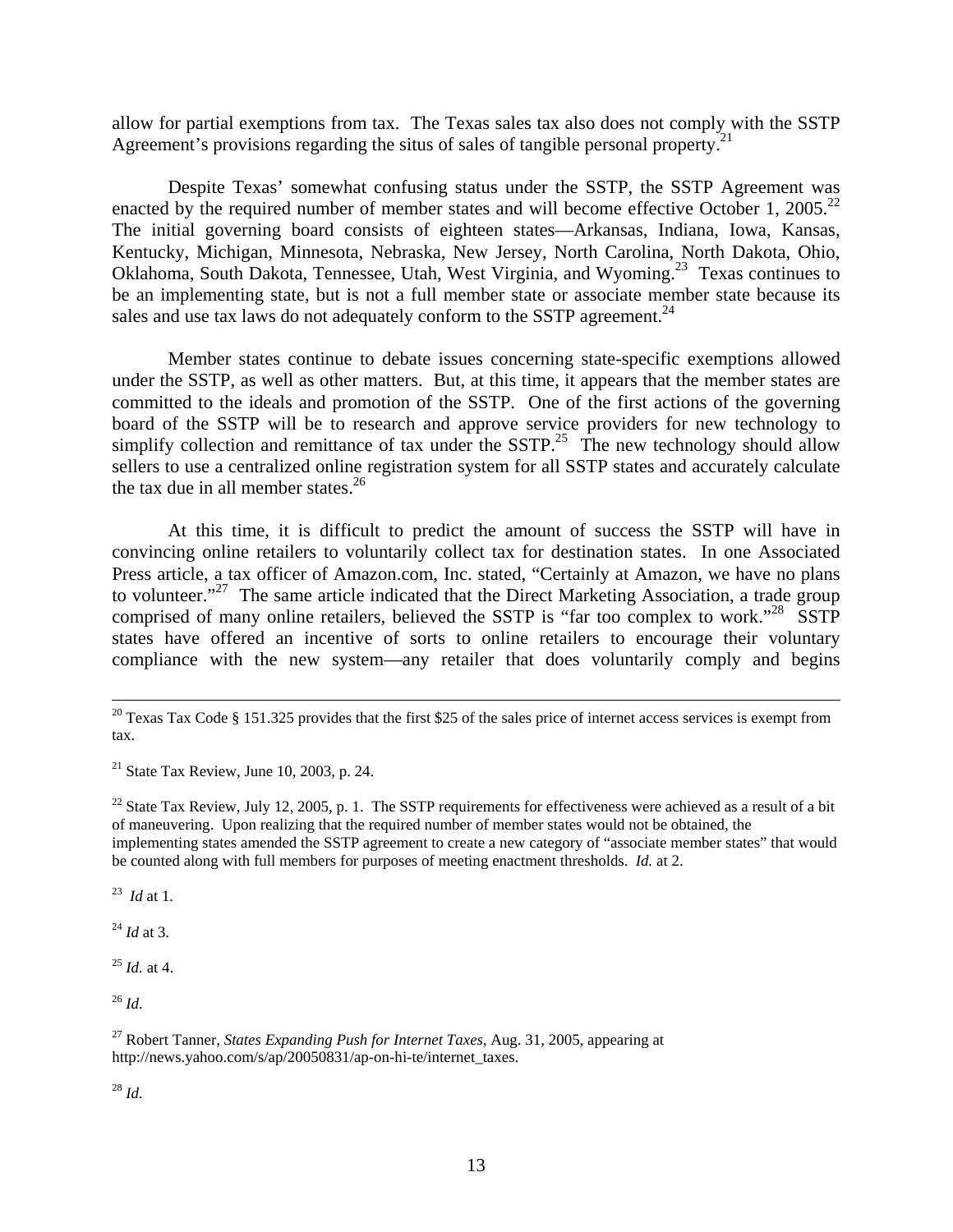collecting taxes in SSTP members states in 2005 is given amnesty by all member states for taxes that may have been owed on prior online sales. $^{29}$  $^{29}$  $^{29}$ 

# **V. STATE TAX CHANGES PROPOSED IN THE 79TH LEGISLATURE**

During the 79<sup>th</sup> Legislature's regular session, both the House of Representatives and Senate made proposals for sweeping changes to Texas taxes. Below is a summary of each legislative body's regular session proposals.<sup>[30](#page-15-1)</sup>

 House of Representatives. The House of Representative's version of H.B. 3 included the following:

- The maximum real property ad valorem tax rates would have been reduced from about \$1.50 per \$100 of appraised value to \$1.15 (and later to \$1.10).
- The franchise tax would have offered taxpayer's a choice. Taxpayer's could pay either (i) the existing franchise tax or (ii) a 1.15% payroll tax. The taxpayer's election would have been binding for three years. The category of taxable entities would have been expanded to include any business with employees, with some exclusions.
- The state sales tax rate would have increased from 6.25% to 7.25%, and the sales tax would have been extended to include bottled water, billboard advertising, motor vehicle repair and washing, and elective cosmetic surgery.
- Other state taxes, such as cigarette taxes, tobacco taxes, and taxes on the sales of boats and motor vehicles would have been increased. The House also considered a 3% snack tax.

Senate: The Senate's proposals for H.B. 3 included:

- Reducing real property ad valorem taxes in approximately the same amounts as the House's proposal.
- The franchise tax would have been extended to most for-profit entities and also provided taxpayers a choice. Under alternative one, the taxpayer would pay 2.5% of the sum of its net income and employee wages, adjusted by subtracting the lesser of 50% of the wages or \$30,000 per employee. Alternative two would require taxpayers to pay a 1.75% payroll tax, capped at \$1,500 per employee. All taxpayers would be required to pay a minimum tax equal to 0.25% of its gross receipts plus allocable income.
- The state sales tax rate would have increased from 6.25% to 6.75%; the tax base remained largely unchanged.
- Other state taxes, such as cigarette taxes, tobacco taxes, taxes on the sales of boats and motor vehicles, alcohol excise taxes, and mixed beverage gross receipts taxes would have been increased.

<span id="page-15-0"></span> <sup>29</sup> *Id.* 

<span id="page-15-1"></span><sup>&</sup>lt;sup>30</sup> The legislature's proposals changes numerous times. The summaries that follow highlight provisions that were included in the final forms of the bills.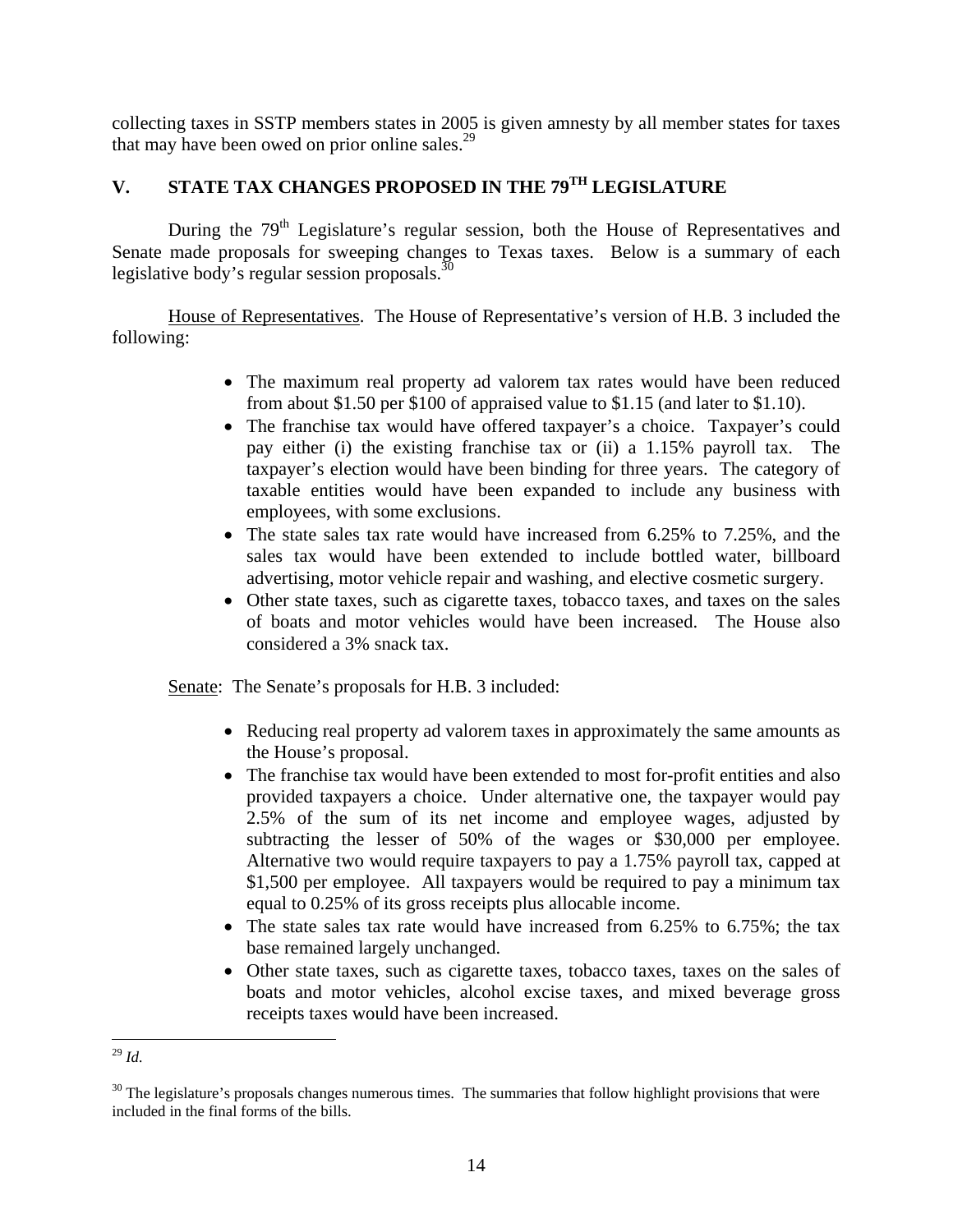These proposals were debated, amended, and amended further but ultimately failed to garner enough support in the regular session for passage. After the governor vetoed the public school spending bill, the legislature was forced into the first of two special sessions. In the first special session, the House of Representatives passed a bill that would have enacted limited changes to the franchise tax. Among the changes included in this bill were (1) changing the nexus rules to close the so-called "Delaware Sub" loophole so that limited partners in Texas limited partnerships would be required to pay the franchise tax if they owned a controlling interest in the partnership and (2) closing the so-called "Geoffrey's" loophole by requiring Texas taxpayers to add-back into their franchise tax calculations certain royalty and interest payments and management fees paid to out-of-state related parties. The first special session ended before the legislative bodies could agree on the final version of the bill. A second legislative session commenced but ended without any action being taken.

### **VI. TEXAS FRANCHISE TAX PLANNING—THE SAME OLD ADVICE**

Franchise tax planning options for new businesses and existing businesses remain unchanged after the 2005 legislative session. This section of the paper contains a brief discussion of planning strategies for Texas companies.

### **A. New Business Planning**

One of the first choices new start-up businesses usually face is which entity form to use. Texas franchise tax considerations often tip the scale towards using either a corporation, limited liability company, or limited partnership. Under current Texas law, all state law corporations, including subchapter "S" corporations, and limited liability companies must pay the Texas franchise tax unless an exemption applies.<sup>31</sup> Partnerships, including limited partnerships, do not pay the franchise tax. This fact leads many new business owners to form their business as a limited partnership.

Limited partnerships are required to have at least one general partner that will be individually liable for all of the partnership's obligations. Because the general partner(s) of the limited partnership will be jointly and severally liable for all of the obligations of the partnership, most owners will choose to form one or more limited liability entities to act as the general partner(s). These entities are usually "S" corporations or LLCs which must pay Texas franchise tax. In either instance, the general partners typically own only a very small percentage of the limited partnership interests—usually only an aggregate 1% or less. Therefore, so long as the limited partners are all individuals, using the limited partnership structure exposes only 1% or less of the entity's income to Texas franchise tax.

New business owners may choose to form a limited liability company or a subchapter "S" corporation if the gross receipts of the business are expected to be less than \$150,000 per year during the first few years of the business's operation. For any year during which the business's gross receipts are less than \$150,000, the Small Corporation Exemption in Tax Code

<span id="page-16-0"></span> <sup>31</sup> Texas Tax Code § 171.001.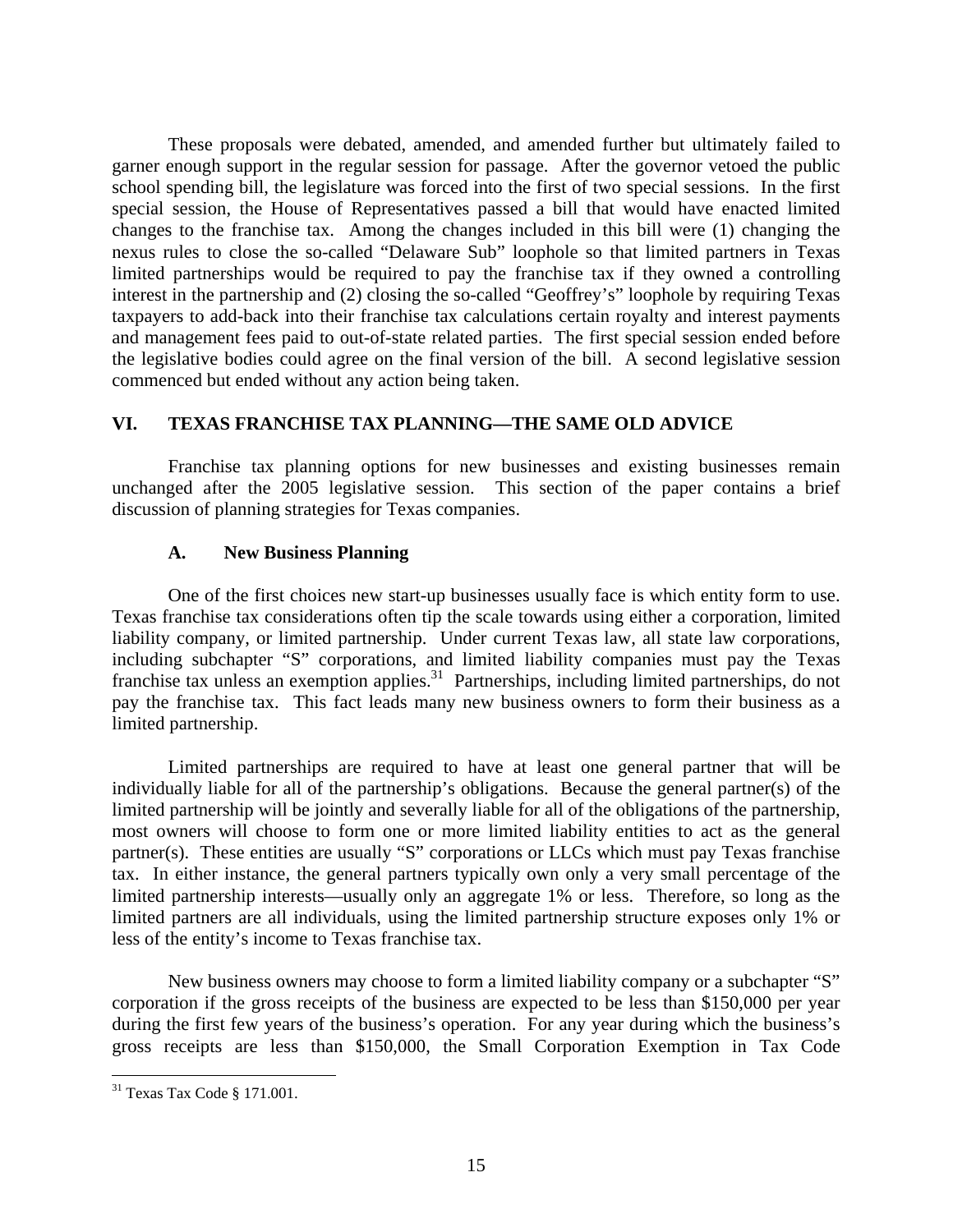§ 171.002(d)(2) gives the business a complete exemption from the franchise tax. A start-up business could initially form an LLC or subchapter "S" corporation, which generally have lower formation and operating costs than a limited partnership with an LLC or subchapter "S" corporation general partner, and utilize the Small Corporation Exemption to eliminate franchise tax liability. The owners could then implement one of the planning strategies outlined in Section VI-B below when the business's gross receipts exceed the \$150,000 threshold.

### **B. Existing Businesses Planning**

Existing Texas corporations and LLCs may find it financially beneficial to restructure into a partnership form that does not pay the Texas franchise tax. The fact that partnerships do not pay franchise taxes has spawned the creation of many restructuring techniques, all of which are designed to be federal tax neutral. This Part B of Section VI analyzes two of the most common restructuring strategies—the asset drop-down and the conversion. This Part also discusses the variations on the conversion planning strategy for LLCs and "S" corporations. ABC Corp, a hypothetical Texas "C" corporation, is used as a case study to analyze these restructuring techniques.

## **1. Asset Drop-Down Strategy**

Asset drop-down restructuring involves transferring ABC Corp's operations to a Texas limited partnership. The planning technique is fairly straightforward:

- ABC Corp will form a wholly owned non-Texas subsidiary ("Holding Company") with cash. Holding Company is usually formed in Nevada or Delaware because of favorable state tax laws. Holding Company must use an out-of-state service provider to act as its official registered agent for service of process in the foreign state so that it does not do any business in the State of Texas. If Holding Company inadvertently creates tax nexus with the State of Texas, the benefit of the asset drop-down planning will be lost. Holding Company should be a corporation so that it may utilize favorable Texas apportionment rules.
- ABC Corp and Holding Company will form a Texas limited partnership. ABC Corp contributes the company's operations to the limited partnership in exchange for a 1% general partnership interest and a 98% limited partner interest. Holding Company contributes cash equal to 1% of the value of ABC Corp's operations to the limited partnership and receives a 1% limited partner interest in exchange for its contribution.
- Simultaneous with the contributions described above, ABC Corp contributes the 98% limited partnership interest to Holding Company. After the contribution, Holding Company will be a 99% limited partner in the partnership, and ABC Corp will be a 1% general partner in the partnership.

[diagram follows]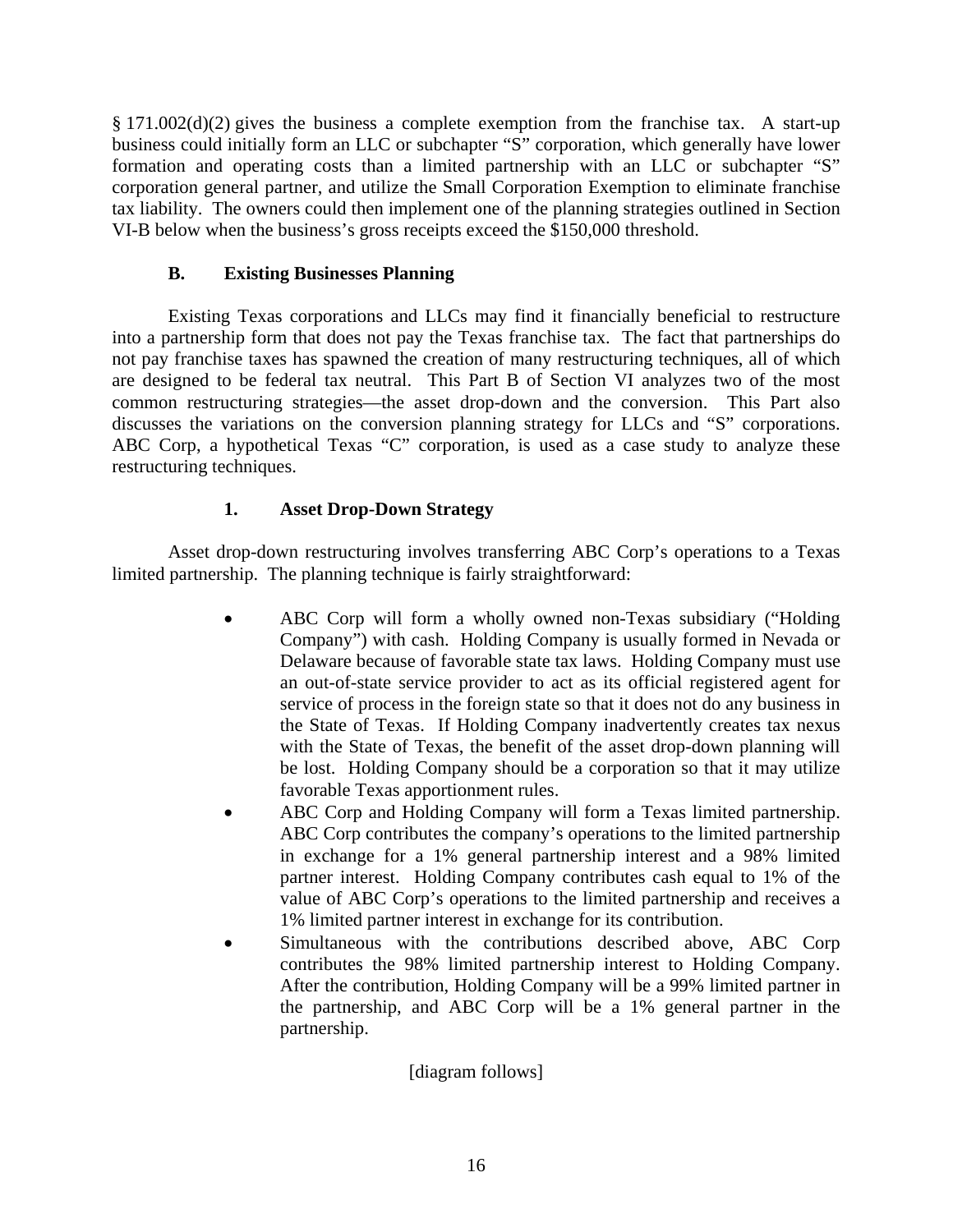

In the end, the Texas limited partnership will own and operate the company's business. This entity does not pay franchise tax. One percent of the profits and losses from the partnership flows to ABC Corp, which pays franchise tax on this 1%. Ninety-nine percent of the profits and losses from the operations will flow to Holding Company. The Texas Comptroller Rules state that owning a limited partner interest in a Texas limited partnership does not create nexus with the state for franchise tax purposes.<sup>32</sup> The version of H.B. 3 passed by the House of Representatives in the first 2005 special session would have changed this rule and prevented taxpayers from using this restructuring strategy. But, under current law, as long as Holding Company performs no activities in Texas that would create nexus under the tax statutes or Comptroller Rules, Holding Company will not pay franchise tax on its 99% of the partnership income.

When Holding Company dividends its 99% of the partnership income to ABC Corp, the dividend will not be apportioned to Texas because of the location of payor rule. The location of payor rule prevents ABC Corp from paying taxes on the dividend to the State of Texas. The end result is that 99% of the profit and loss of the limited partnership will flow to the owners and escape Texas franchise taxation.<sup>33</sup>

<span id="page-18-0"></span> $32$  Comptroller Rule (34 TAC) 3.546(12)(B). The same Comptroller Rule provides that acting as a general partner in a Texas limited partnership does create nexus with the State of Texas for franchise tax purposes. The version of H.B. 3 passed by the House of Representatives in the first 2005 special session would have changed this rule and prevented taxpayers from using this restructuring strategy.

<span id="page-18-1"></span><sup>&</sup>lt;sup>33</sup> The Texas Comptroller has issued numerous letters approving this structure. One such letter can be found on the Comptroller's Star System at Document Number 9903584L. A copy of this ruling in attached to this paper as Appendix A.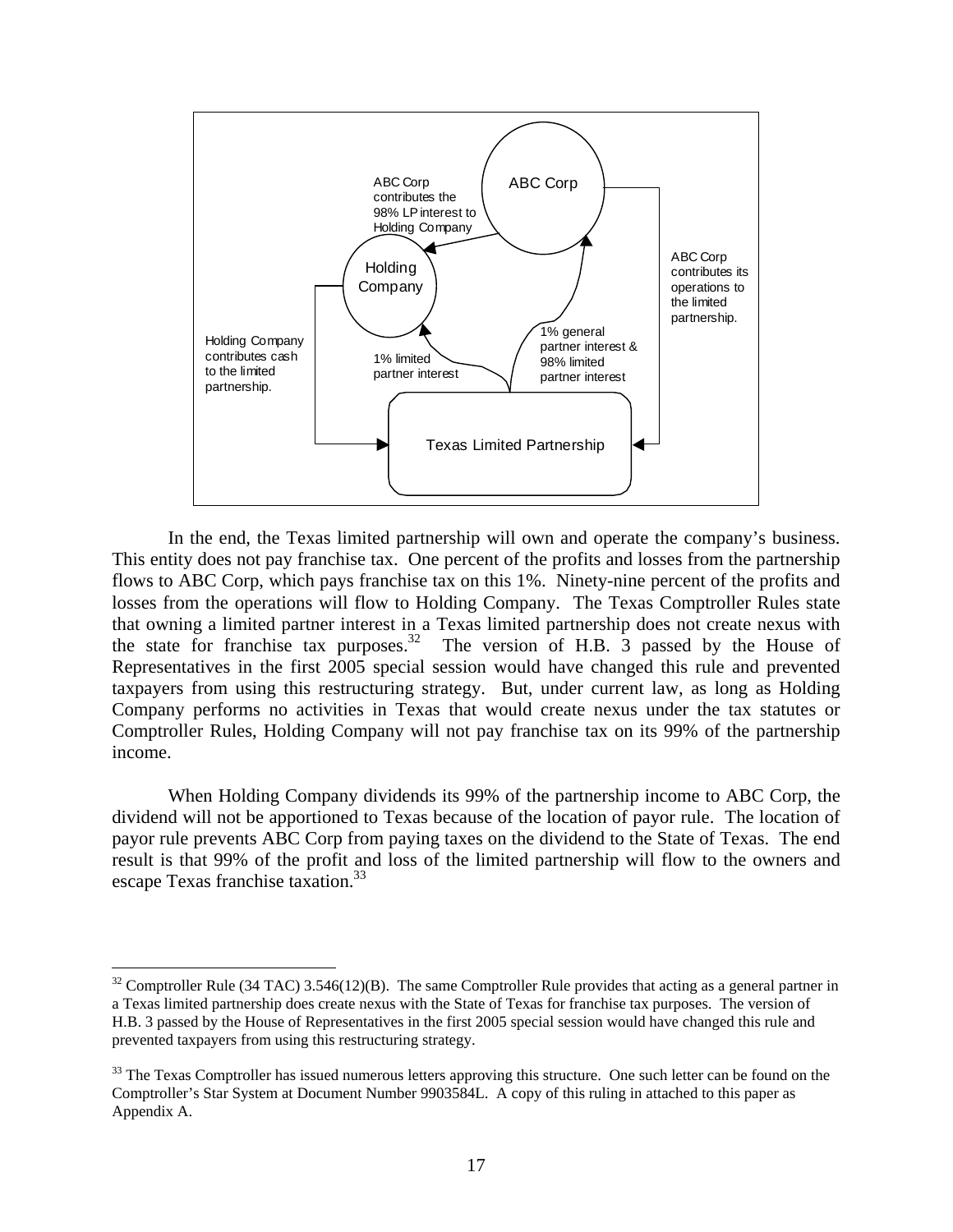The main disadvantages of the asset drop-down approach are that (1) it is expensive to employ and (2) its purpose is destroyed if Holding Company inadvertently creates nexus with the State of Texas for franchise tax purposes. The costs will include forming two new entities and maintaining them on an ongoing basis. Holding Company's out-of-state service provider will also charge an annual fee for the services that it provides. In addition, all of the assets of ABC Corp must be transferred to the limited partnership, and titled assets must be retitled in the limited partnership's name.

As a continuing matter, Holding Company must take special care not to conduct any activity that might be considered "doing business" in Texas under the Comptroller's Rules. At a minimum, Holding Company should maintain bank accounts in its state of formation, maintain an address in its state of formation, hold meetings in its state of formation, and conduct all formal business from its location in its state of formation. Failure to avoid creating nexus with Texas will make Holding Company's 99% distributions from the Texas limited partnership subject to the Texas franchise tax.

### **2. Conversion Strategy**

Another restructuring strategy that ABC Corp could employ is a conversion strategy. The goal of this strategy is to convert ABC Corp into a Texas limited partnership using a state law conversion without creating additional federal tax obligations. The steps for implementing this strategy are described below.

- The shareholders of ABC Corp form another Texas corporation or LLC ("New Texas Co") and contribute an aggregate 1% of the ABC Corp stock to New Texas Co.
- ABC Corp performs a state law conversion into a Texas limited partnership by filing Articles of Conversion with the Texas Secretary of State. The owners' aggregate 99% of the ABC Corp stock will be converted into an aggregate 99% limited partnership interest in the new limited partnership. New Texas Co's 1% of ABC Corp stock will be converted into a 1% general partnership interest. The Texas limited partnership will elect to continue to be taxed as a corporation for federal tax purposes.

[diagram follows]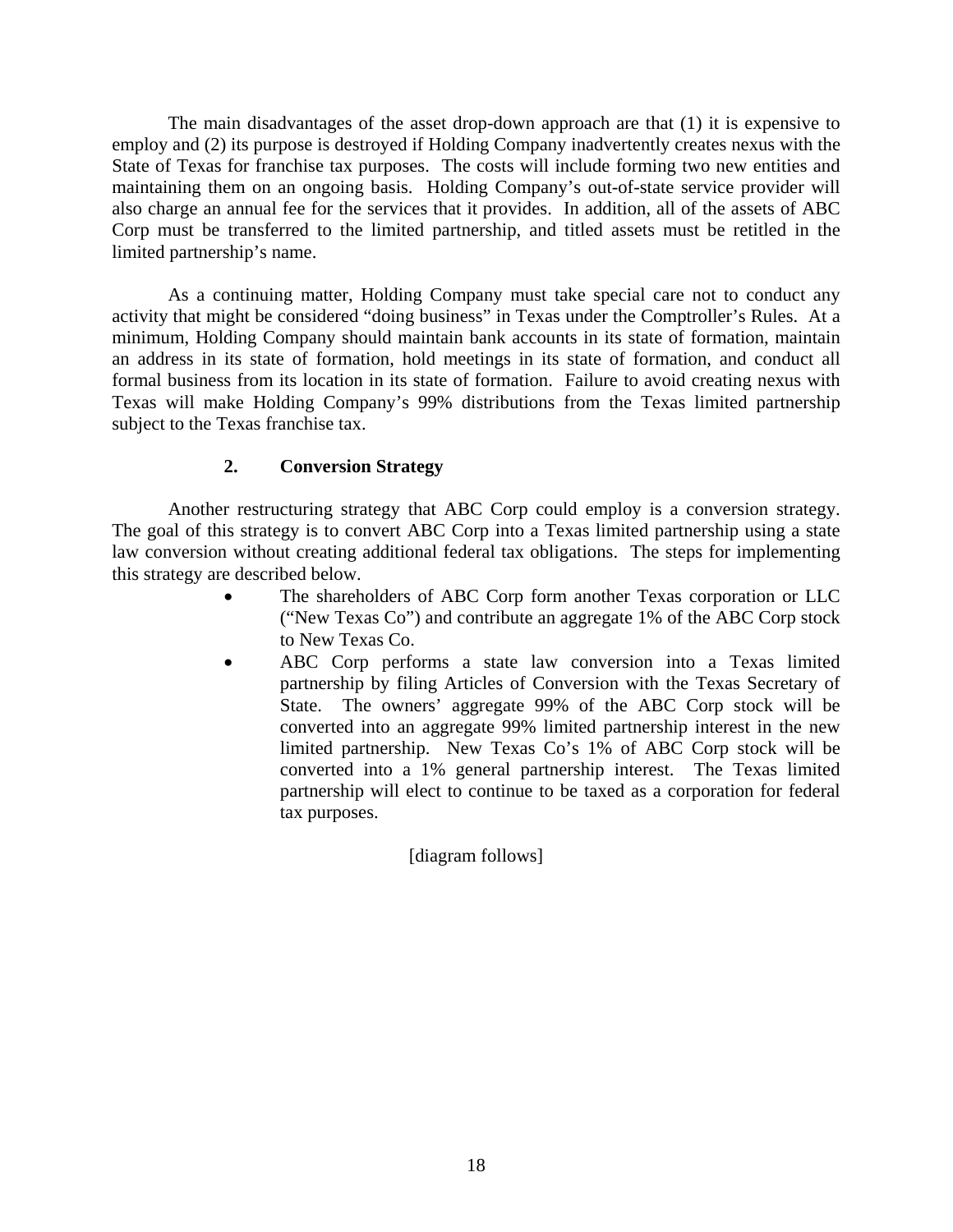

This restructuring strategy accomplishes the same result as the asset drop-down strategy. The limited partnership now operates the business, and it does not pay franchise tax. One percent of the profits and losses are owned by a general partner entity that will be subject to franchise tax. The ninety-nine percent limited partnership interests are owned directly by the individuals who were the former shareholders of the former ABC Corp, who do not pay franchise tax.

The conversion should qualify as a tax-free reorganization for federal tax purposes. The IRS has ruled that a state law conversion of a "C" corporation into a limited partnership accompanied by an election of the limited partnership to continue paying tax as a corporation will qualify as an F reorganization under IRC § 368(a)(1)(F).<sup>34</sup> The conversion statute in Texas has the added benefit of not requiring ABC Corp to transfer or retitle any of its property after the conversion.[35](#page-20-1) 

One disadvantage of the conversion strategy is that the entity will be liable for the exit tax upon its conversion. Because ABC Corp will no longer be subject to the earned surplus component of the franchise tax by virtue of its conversion into a nontaxable limited partnership, it must pay 4.5% of its net taxable earned surplus for the period beginning on the day after the last day of its preceding full accounting year and continuing through the date of its exit.<sup>36</sup>

#### **a. Implementing Conversions for LLCs**

The conversion strategy will work for LLCs in the same way that it worked for ABC Corp. The LLC members should form another LLC or a corporation that will become a 1%

<span id="page-20-0"></span> <sup>34</sup> *See* PLR 199942009 (July 16, 1999). A copy of PLR 199942009 is attached to this paper as Appendix B.

<span id="page-20-1"></span> $35$  Tex. Bus. Corp. Act. § 5.20(A)(2).

<span id="page-20-2"></span><sup>36</sup> Tex. Tax Code § 171.0011.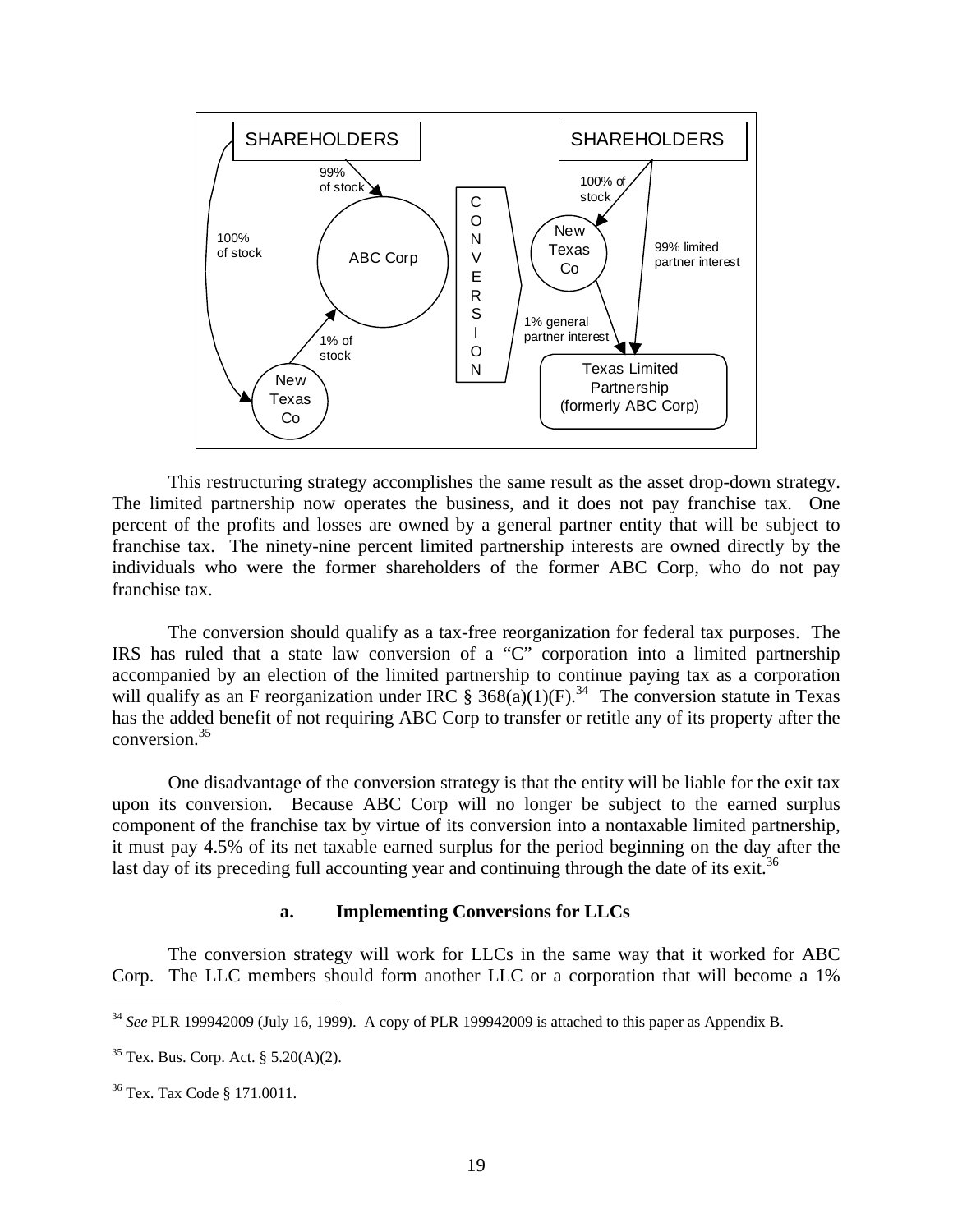member of the original LLC. The original LLC will convert into a limited partnership with the new entity as the 1% general partner and the other members of the original LLC as the limited partners. The owners of the LLC will achieve the same franchise tax result as ABC Corp. No federal "check-the-box" tax election will be necessary if the original LLC was previously being taxed as a partnership. If the original LLC was previously being taxed as an "S" corporation, see the next subpart for some specific caveats about implementing conversions for "S" corporations.

#### **b. Implementing Conversions for "S" Corporations**

The conversion strategy should not be implemented by an "S" corporation without caution. The fear is that the conversion may create two classes of stock in violation of the IRS rules. The IRS initially ruled that an "S" corporation could convert into a state law limited partnership, elect to be taxed as a corporation, and still retain its subchapter "S" election.<sup>37</sup> According to the facts of PLR 199942009, the partnership agreement of the resulting entity in the conversion provided for "equal allocations of profits, distributions of cash from operations, and distributions upon dissolution."<sup>38</sup> Shortly after it issued this favorable ruling, however, the IRS announced that it would no longer issue rulings on whether conversions into limited partnerships created two classes of stock under federal law. Maintaining two classes of stock would violate the requirements for qualifying to make a subchapter "S" election.

The "test" for whether an entity has two classes of stock is if "all outstanding shares of stock of the corporation confer identical rights to distribution and liquidation proceeds." The partnership agreement in PLR 199942009 met this test. Some writers believe that the stated result in PLR 199942009 is correct and that limited partnerships with partnership agreements that provide for equal allocations, distributions of cash, and liquidating distributions should be able to maintain subchapter "S" status.<sup>39</sup> Other writers believe that the fact that general partners are liable for partnership obligations under state law confers an "unequal" benefit (and possible unequal allocations or distributions) to limited partners, and that, therefore, state partnership law creates two classes of stock for limited partnerships.<sup>40</sup> The IRS's reluctance to respond to this question leaves an open issue for conversions by "S" corporations.

Attorneys representing "S" corporations should consider employing one of two possible methods for avoiding the multiple classes of stock issue. First, the limited partnership in the conversion strategy outlined above could elect to be treated as a state law registered limited liability partnership, or RLLP.<sup>41</sup> An RLLP treats all partners equally from a liability perspective, thus possibly avoiding the multiple classes of stock issue. A fair reading of the Texas statute

<span id="page-21-0"></span> <sup>37</sup> PLR 199942009 (July 16, 1999).

<span id="page-21-1"></span><sup>38</sup> *Id.*

<span id="page-21-2"></span><sup>&</sup>lt;sup>39</sup> See Bryan W. Lee, Changing Form of Entity, University of Texas School of Law 49<sup>th</sup> Annual Taxation Conference, October 24, 2001, Austin, Texas.

<span id="page-21-3"></span><sup>40</sup> *See* Daniel G. Baucum, Avoiding Texas Franchise Taxes Through Conversions, State Bar of Texas Advanced Tax Law Course, September 20-21, 2001, Dallas, Texas.

<span id="page-21-4"></span><sup>41</sup> *See* Section 3.08 of the Texas Revised Partnership Act for provisions regarding RLLPs.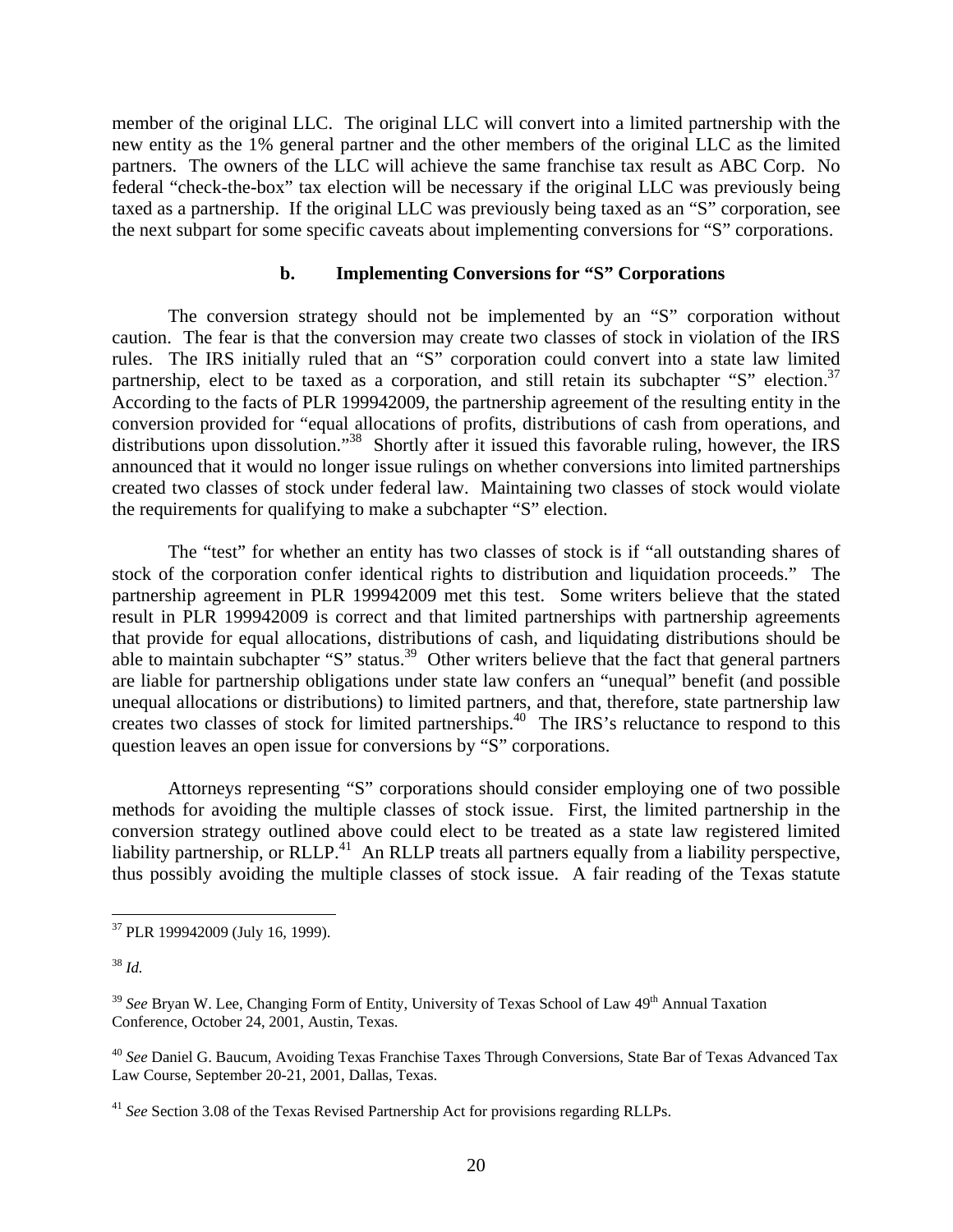governing RLLPs seems to provide the same liability protection to the partners of the RLLP that the Texas Revised Limited Partnership Act provides to limited partners of a limited partnership, but the liability protections of RLLPs have not been thoroughly tested in Texas courts. The main difference between the liability shields provided a limited partnership and an RLLP is that in an RLLP, partners may continue to be liable for their own negligence. Clients electing to rely on the liability protections provided to partners in an RLLP will run the risk of Texas courts interpreting the statute more narrowly and being held personally liable for their own negligence if they take an active role in the business.

As a second alternative, the shareholders of the subchapter "S" corporation could add an additional entity layer to the restructuring in the following manner:

- The shareholders contribute their stock in the "S" corporation to a new general partnership that treats all partners equally. This new general partnership elects to be taxed as a subchapter "S" corporation for federal tax purposes.
- The general partnership forms a new single-member LLC with itself as the only member.
- The original "S" corporation converts into a Texas limited partnership with the single-member LLC as the 1% general partner and the general partnership as the 99% limited partner. The converted limited partnership elects to be taxed as a qualified subchapter "S" subsidiary, or QSSS.



In this final structure, the single-member LLC is disregarded for federal tax purposes, thus causing the converted limited partnership to be disregarded for lack of two partners.<sup>42</sup> The general partnership will maintain its subchapter "S" election because it does not have more than

<span id="page-22-0"></span> <sup>42</sup> *See* PLR 200008015.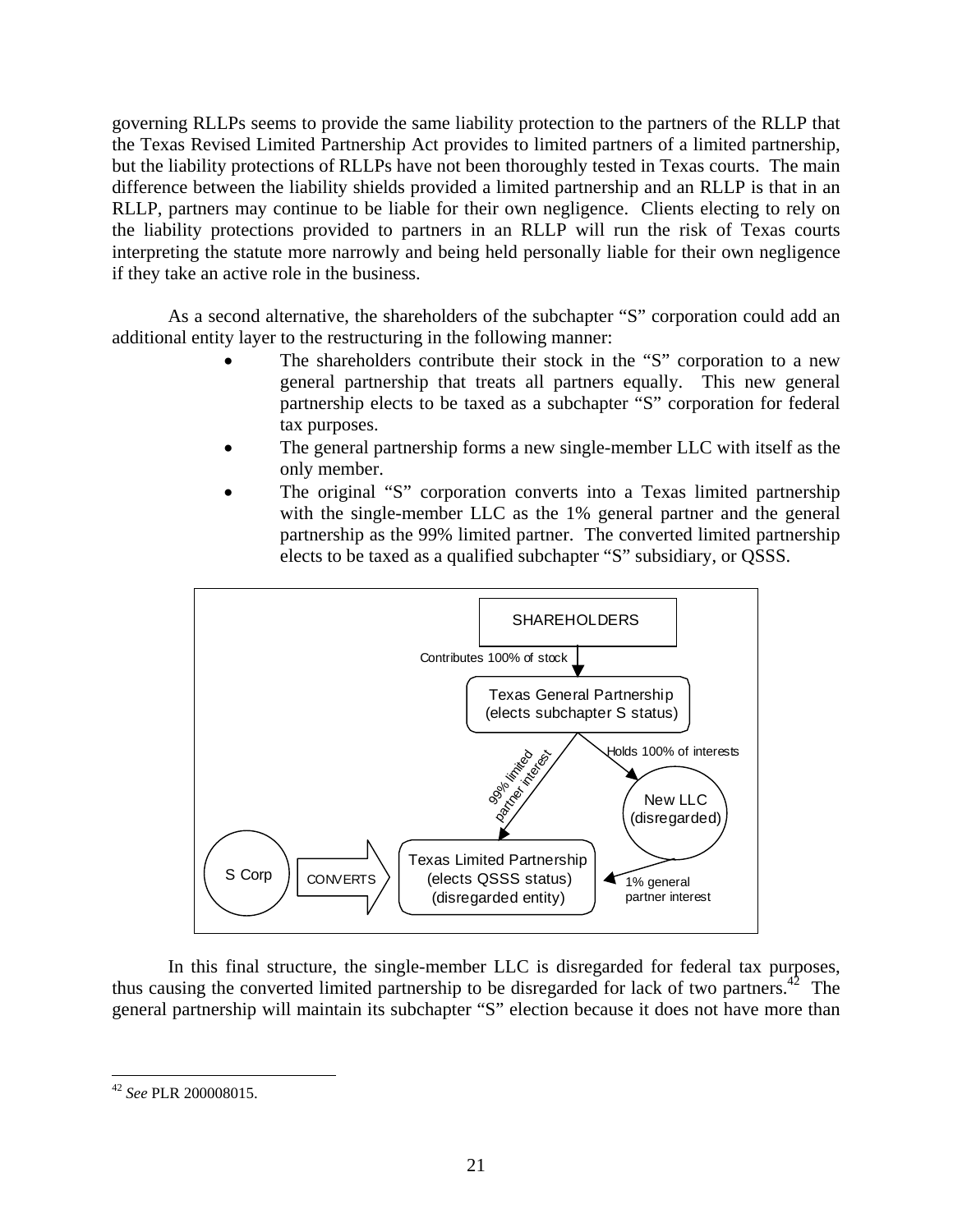one class of stock. The converted limited partnership and single-member LLC will provide limited liability protection to the shareholders of the original "S" corporation.

### **VII. CONCLUSION**

After the legislature's failure to enact sweeping changes to the Texas tax system in 2005, the tax planning techniques utilized by attorneys and accountants and their clients remain largely unchanged. Tax professionals will (and should) continue to advise clients that state tax laws may change in the future to nullify the advantages of the carefully structured business arrangements, but the debates that took place during the 2005 legislative session indicate just how difficult it will be to change the state's tax system.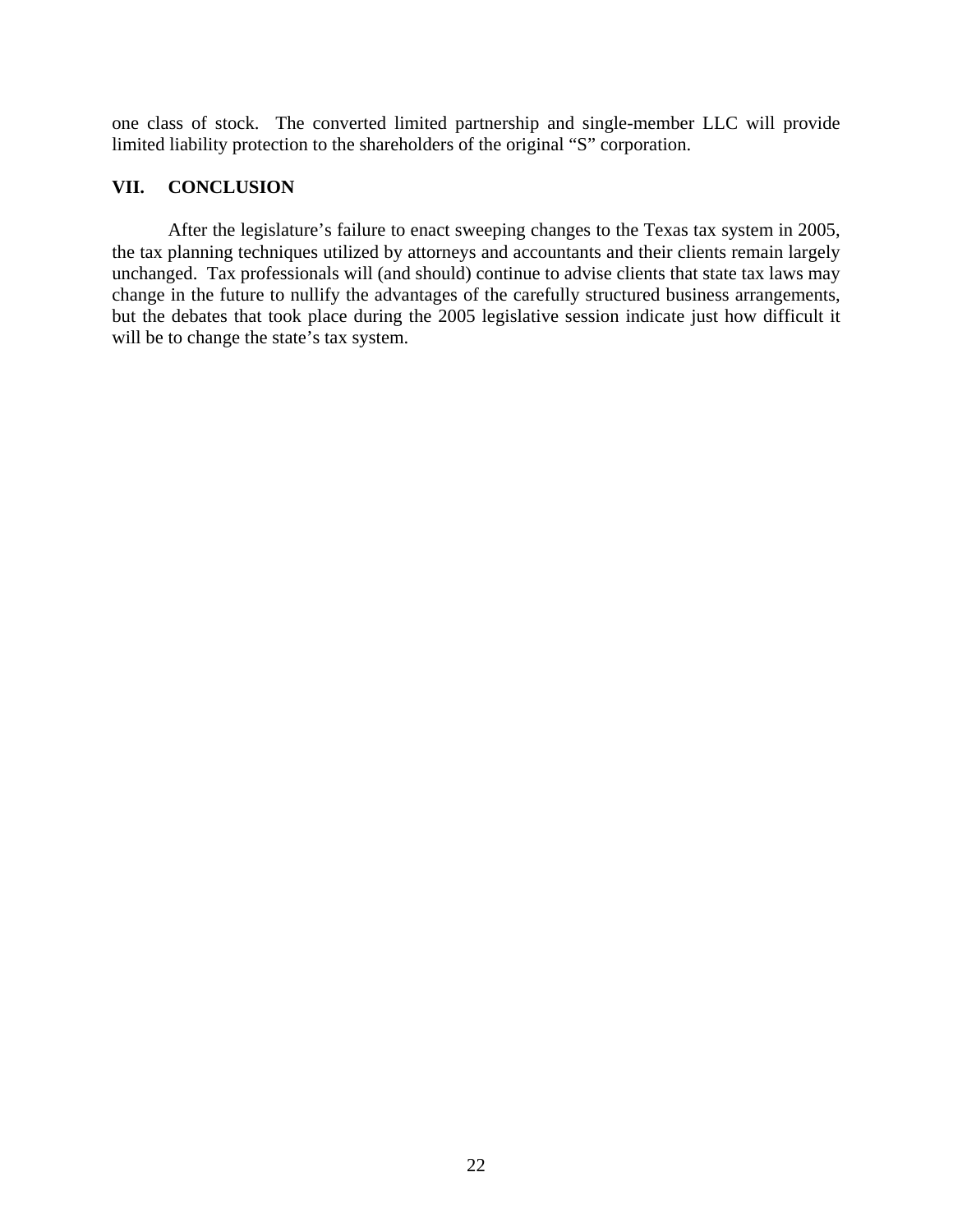### **APPENDIX A**

Texas Comptroller of Public Accounts

#### STAR System - 9903584L

9903584L

March 24, 1999

 \*\*\*\*\*\*\*\*\*\*\*\*\*\* \*\*\*\*\*\*\*\*\*\*\*\*\*\* \*\*\*\*\*\*\*\*\*\*\*\*\*\* \*\*\*\*\*\*\*\*\*\*\*\*\*\*

Dear Mr. \*\*\*\*\*\*\*\*\*\*\*\*\*\*:

Thank you for your letter concerning the nexus of a newly formed entity.

You stated in your letter that a Texas Corporation (Parent) will form a wholly owned Nevada Subsidiary (Nevada Sub) and will transfer cash to Nevada Sub. Parent and Nevada Sub will then create a Texas Limited Partnership (PNLP). Parent will contribute its Texas based assets to PNLP for a 1% general partnership interest and a 98% limited partnership interest in PNLP. Parent will contribute its 98% limited partnership interest in PLNP to Nevada Sub as a capital contribution. The end result will be that Parent will own a 1% general partnership interest in PNLP and Nevada Sub will own a 99% limited partnership interest in PNLP.

 Nevada Sub will hold its annual meeting of its board of directors outside of Texas. Nevada Sub will primarily be a passive holding company. The legal documents to incorporate Nevada Sub will be prepared in Texas by a Texas attorney.

 Based on the information provided, the Nevada Sub will not have nexus in Texas for either component of the Texas franchise tax. If the Texas attorney continues to perform work on behalf of Nevada Sub subsequent to its incorporation, however, it may become subject to the franchise tax.

 This response is based on current law and the facts presented. If there are different or additional facts, the response may change.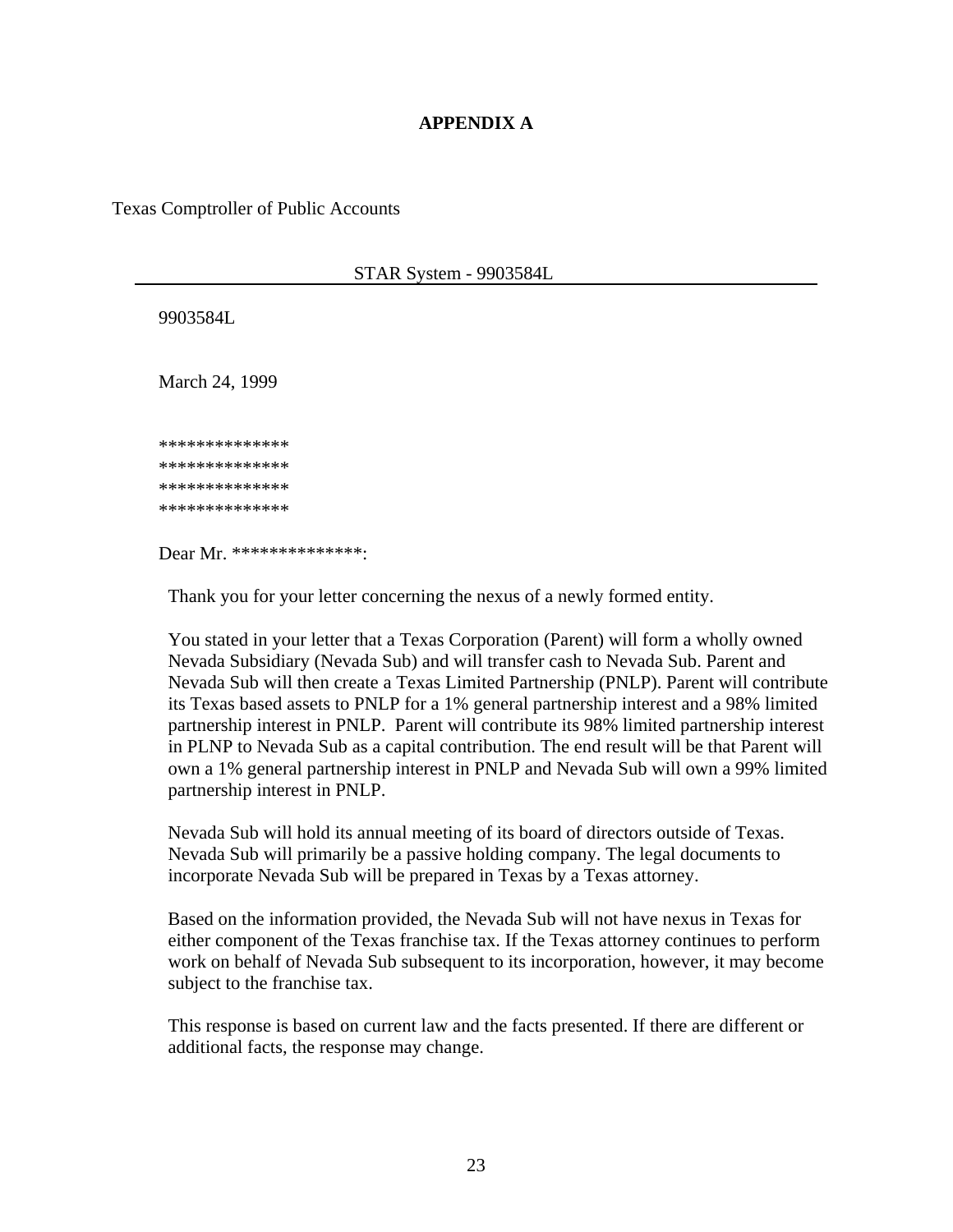If you have any questions about this or any other franchise tax matter, please call me at 1-800-531-5441, extension 34612. My direct number is (512) 463-4612. You may write me at Tax Policy Division, Comptroller of Public Accounts, Austin, Texas 78774.

Sincerely,

 Janet Spies Tax Policy Division

 ACCESSION NUMBER: 9903584L SUPERSEDED: N DOCUMENT TYPE: L DATE: 03/24/1999 TAX TYPE: FRANCHISE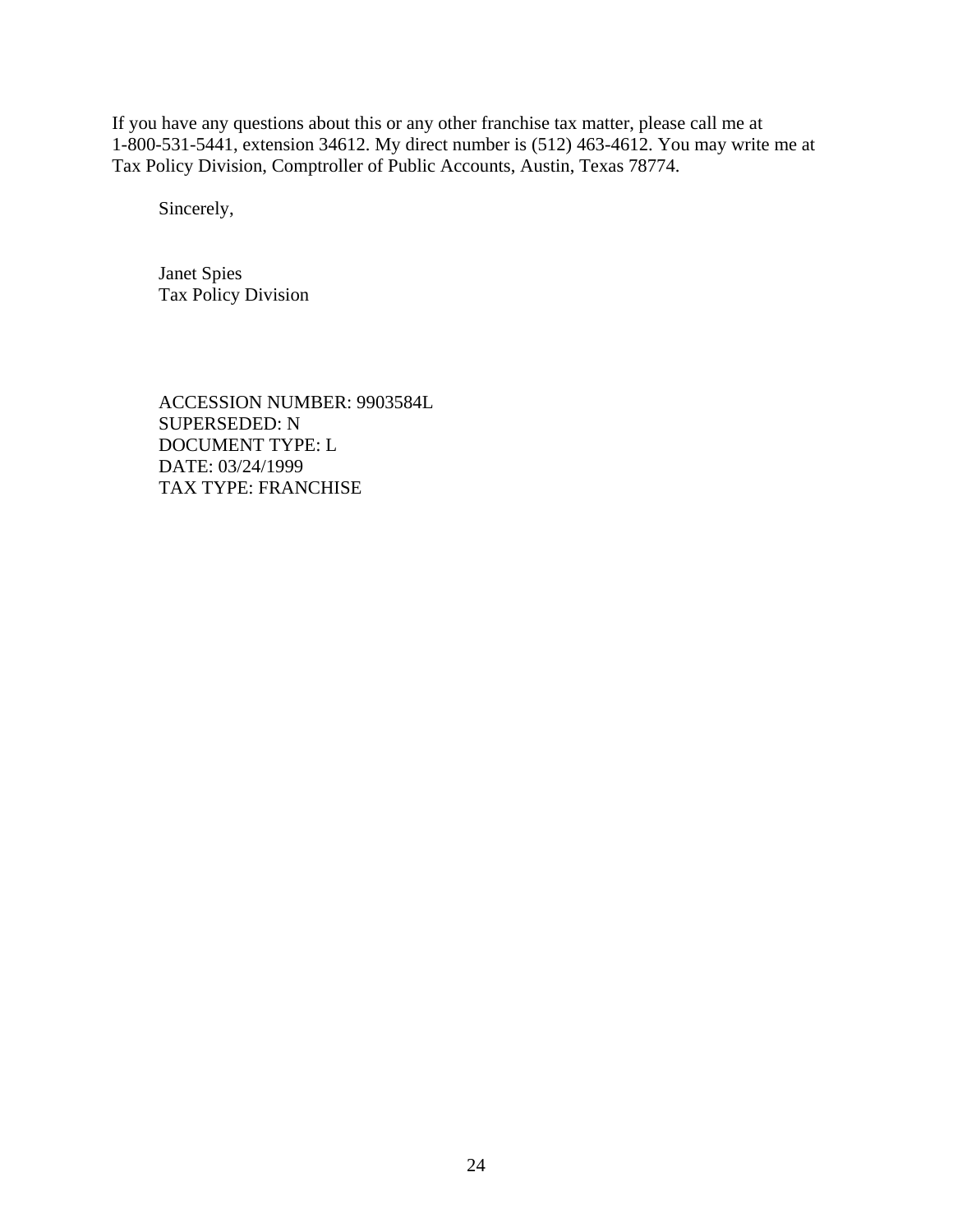#### **APPENDIX B**

PLR 199942009, 10/25/1999 -- IRC Sec. 1362

October 25, 1999

Code sec.1362

## Uil no. 7701.02-00

### Headnote

The Service has ruled that a company's conversion to a state limited partnership and its concurrent election to continue to be an association taxable as a corporation will not terminate the company=s S election under section 1362(a).

### Full Text

Release Date: 10/22/1999

Date: July 16, 1999

Refer Reply To: CC:DOM:P&SI:3 PLR-105915-99

LEGEND:

Company  $A = * * * *$ 

Company  $B = * * *$ 

Company  $C = * * *$ 

Shareholder  $=$ \* \* \*

State  $=$ \* \* \*

State Law  $=$ \* \* \*

Provision  $1 = * * *$ 

Provision  $2 = * * *$ 

Provision  $3 = * * *$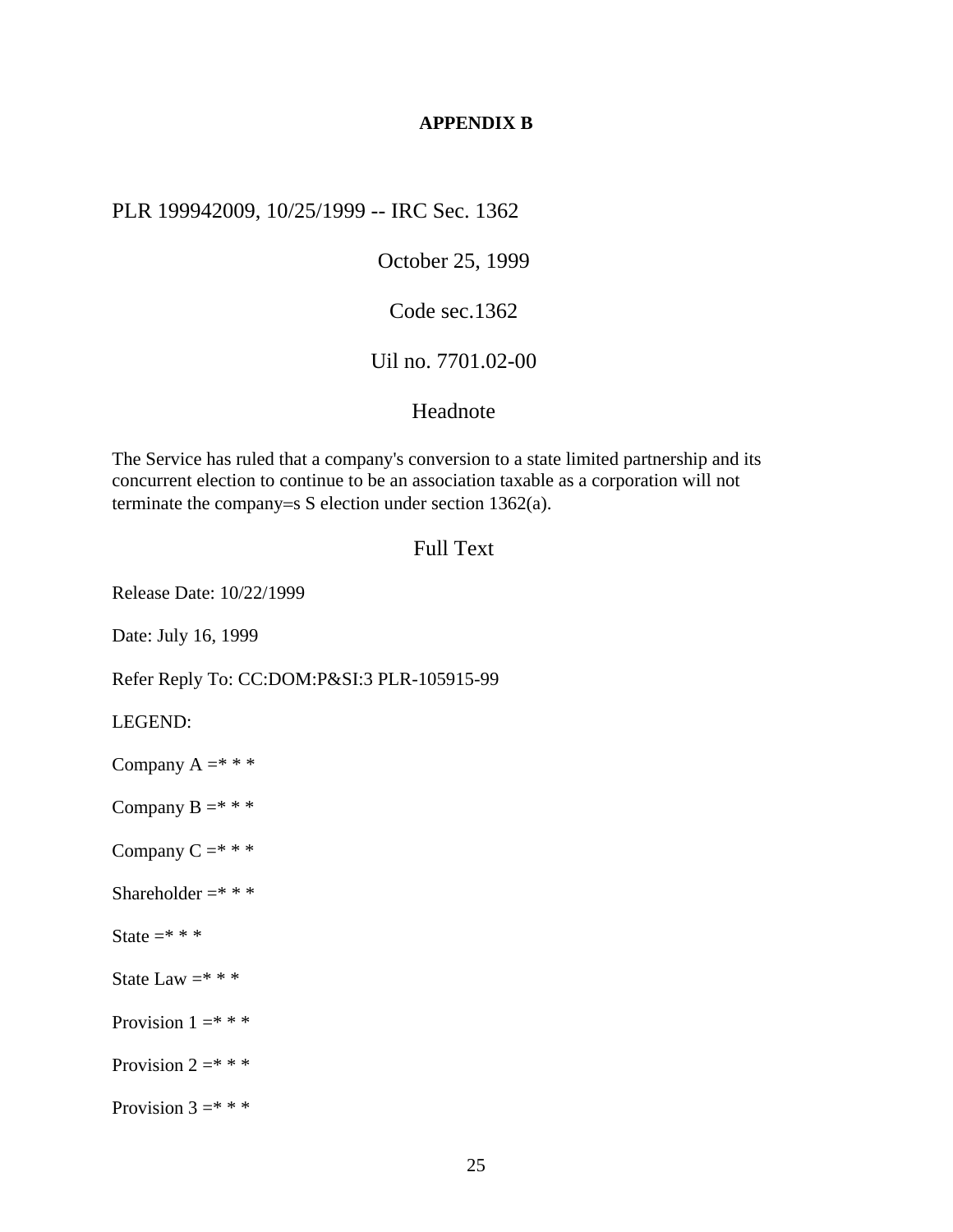```
Provision 4 = * * *a = * * * *b = * * *c = * * *Dear* * *
```
This letter responds to a letter from your authorized representatives dated March 12, 1999, submitted on behalf of Company A, requesting various rulings relating to Company A's contemplated conversion under State Law from a corporation to a limited partnership. Company represents the following facts.

Company A was incorporated in State on a and elected under section 1362(a) to be an S corporation that same date. Shareholder owns 100 percent of Company A's stock.

Company A intends to become a limited partnership under State Law, which permits a change in the type of entity without a disruption or interruption of the entity's existence. The intent of State Law, as represented by Company, is to allow entities to use a conversion transaction as an alternative to a merger.

Before the conversion, Shareholder will form Company B, a State limited liability company. Company B will contribute cash or other assets to Company A in exchange for a b percent interest in Company A. Company A then will become a State limited partnership (Company C) by filing articles of conversion with State pursuant to Provisions 1-4 (State Law). Company B will be the general partner, with a b percent interest in Company C, and Shareholder will be the limited partner, with a c percent interest.

On the date of conversion, Company C (Company A prior to conversion) will elect under section 301.7701-3 of the Procedure and Administration Regulations and section 301.7701-3T of the Temporary Regulations (the "check-the-box" regulations) to continue to be classified as an association taxable as a corporation for federal tax purposes. Company intends the conversion transaction to be a section  $368(a)(1)(F)$  reorganization. See Rev. Rul. 64-250, 1964-2 C.B. 333, which provides that a reorganization under section 368(a)(1)(F) does not terminate a company=s S corporation election.

Section 1361(a) of the Internal Revenue Code provides that the term I'S corporation" means, with respect to any tax year, a small business corporation for which an election under section 1362(a) is in effect for that year.

Section 1361(b)(1) provides that, for purposes of subchapter S, the term "small business corporation" means a domestic corporation which is not an ineligible corporation and which does not, among other things, (B) have as a shareholder a person (other than an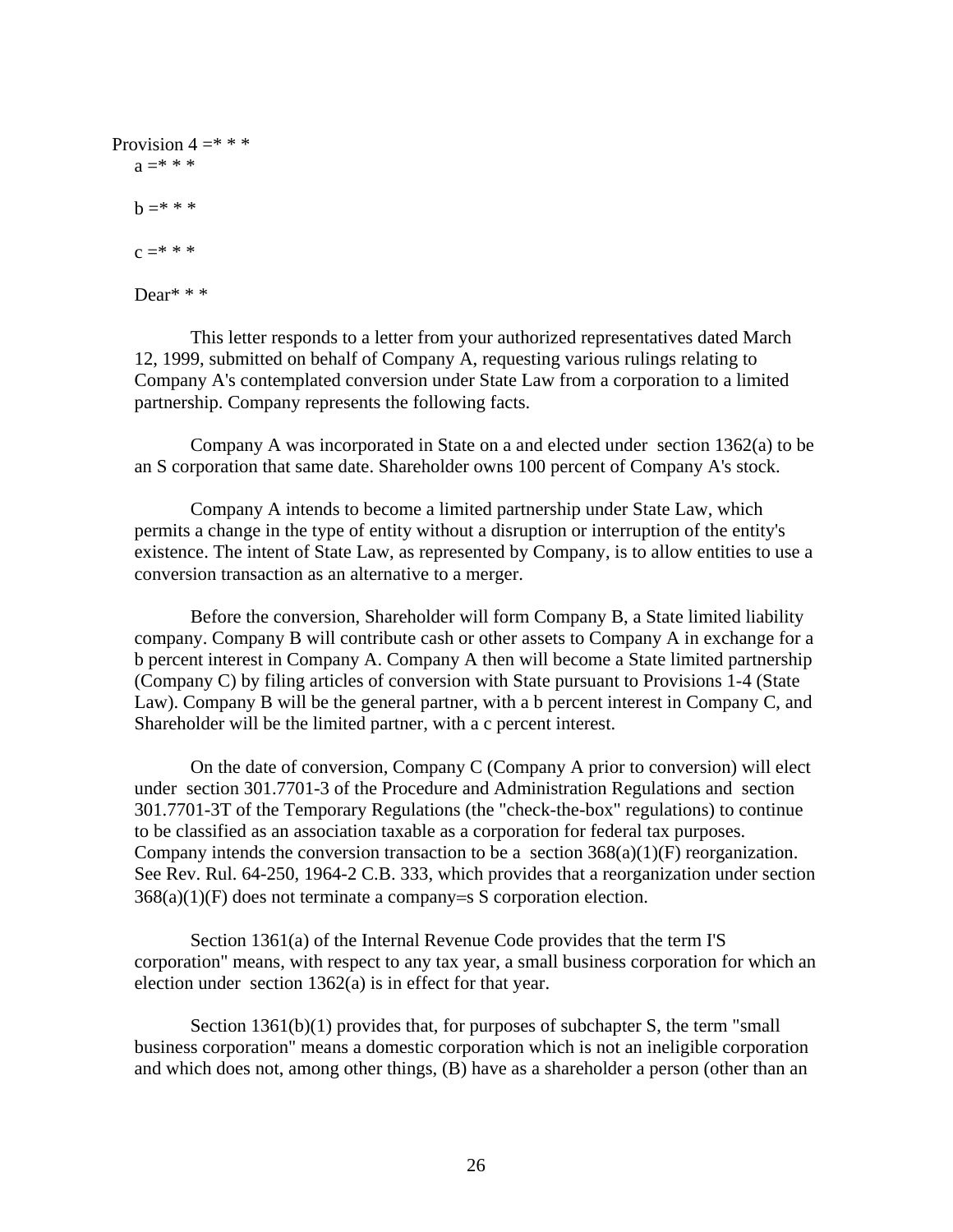estate, a trust described in section  $1361(c)(2)$ , or an organization described in section 1361(c)(6), who is not an individual; and (D) have more than one class of stock.

Except as provided in section 301.7701-3(b)(3) [regarding eligible entities in existence before January 1, 1997], section 301.7701-3(b)(1) provides that, unless the entity elects otherwise, a domestic eligible entity is (i) a partnership if it has two or more members; or (ii) disregarded as an entity separate from its owner if it has a single owner. Section 301.7701-3T(a) of the Temporary Regulations defines an eligible entity as a business entity that is not classified as a corporation under section 301.7701-2(b)(1), (3), (4), (5), (6), (7), or (8) (a per se corporation).

Company B is a State limited liability company with a single owner. It is not a per se corporation. Thus, Company B is disregarded as an entity separate from its owner, Shareholder, who is treated as owning Company B's assets directly. The b percent interest in Company A owned by Company B is treated as being owned directly by Shareholder.

Section  $1.1361-1(1)(1)$  provides that, except as provided in section  $1.1361-1(1)(4)$ (relating to instruments, obligations, or arrangements treated as a second class of stock), a corporation is treated as having only one class of stock if all outstanding shares of stock of the corporation confer identical rights to distribution and liquidation proceeds. Differences in voting rights among shares of stock of a corporation are disregarded in determining whether a corporation has more than one class of stock.

Section 1.1361-1(l)(2) provides that the determination of whether all outstanding shares of stock confer identical rights to distribution and liquidation proceeds is made based on the corporate charter, articles of incorporation, bylaws, applicable state law, and binding agreements relating to distribution and liquidation proceeds (collectively, the governing provisions). Although a corporation is not treated as having more than one class of stock so long as the governing provisions provide for identical distribution and liquidation rights, any distributions (including actual, constructive, or deemed distributions) that differ in timing or amount are to be given appropriate tax effect in accordance with the facts and circumstances.

The partnership agreement provides for equal allocations of profits, distributions of cash from operations, and distributions upon dissolution. The main differences between the respective interests of the partners relate to management and liability:

a) Under the partnership agreement, Company B has voting rights and all rights and powers necessary to manage Company C, whereas Shareholder, with some exceptions, has no rights or powers to participate in Company C's management and control.

b) Under the State limited partnership statute, Company B can be made liable for claims against Company C, whereas Shareholder is not liable for Company C's obligations unless it participates in control of the business.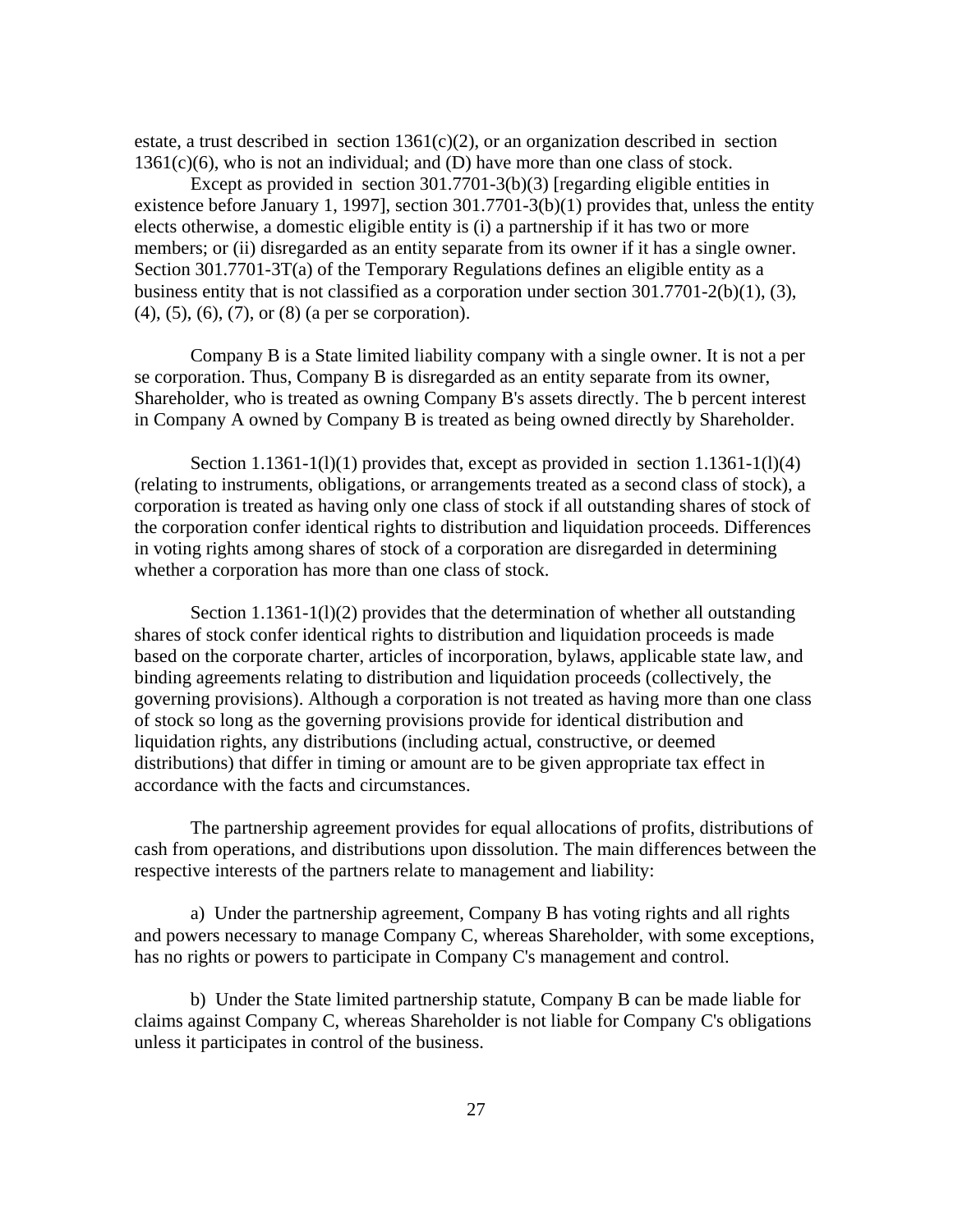c) Under the partnership agreement, Company B shall be indemnified for claims made against it by third parties relating to any liability or damage incurred because of the performance or omission of any authorized act by Company B relating to the business of Company C.

d) Under the partnership agreement, Company B may be removed as general partner of Company C by a vote of 90 percent of the partners' sharing ratio.

Both partners of Company C will have identical rights to partnership distributions and liquidation proceeds under the partnership agreement. Thus, the two different interests in Company C (general and limited) will not constitute more than one class of stock for purposes of section  $1361(b)(1)(D)$ .

Section 301.7701-3T(a) provides that a business entity that is not classified as a corporation under section 301.7701- 2(b)(1), (3), (4), (5), (6), (7), or (8) (an eligible entity) can elect its classification for federal tax purposes as provided in this section. An eligible entity with at least two members can elect to be classified as either an association (and thus a corporation under section 301.7701-2(b)(2)) or a partnership, and an eligible entity with a single owner can elect to be classified as an association or to be disregarded as an entity separate from its owner.

Under State Law, a State corporation may convert to any other type of entity, including a limited partnership. Provision 1. The conversion is effective when State issues a certificate of conversion. Provision 3. Upon issuance of the certificate, the converting entity continues to exist, without interruption, but in the organizational form of the converted entity rather than in its prior organizational form. Provision 4. All rights, title, and interests in property owned by the converting entity continue to be owned by the converted entity without reversion or impairment, and without any transfer or assignment having occurred. Id. All liabilities and obligations of the converting entity continue to be liabilities and obligations of the converted entity without impairment or diminution. Id.

Based solely on the facts as presented in this ruling request, and viewed in light of the applicable law and regulations, we rule that Company A's conversion under State Law to Company C, and the concurrent election by Company C to continue to be classified as an association taxable as a corporation for federal tax purposes, will not terminate Company C's election under section 1362(a) to be an S corporation.

Except for the specific ruling above, no opinion is expressed or implied concerning the federal tax consequences of the facts of this case under any other provision of the Code. Specifically, no opinion is expressed regarding Company A's eligibility under section 1361 to be an S corporation, as well as the validity of its election under section  $1362(a)$ .

In accordance with the power of attorney on file with this office, we are sending you the original of this letter and a copy to your authorized representative.